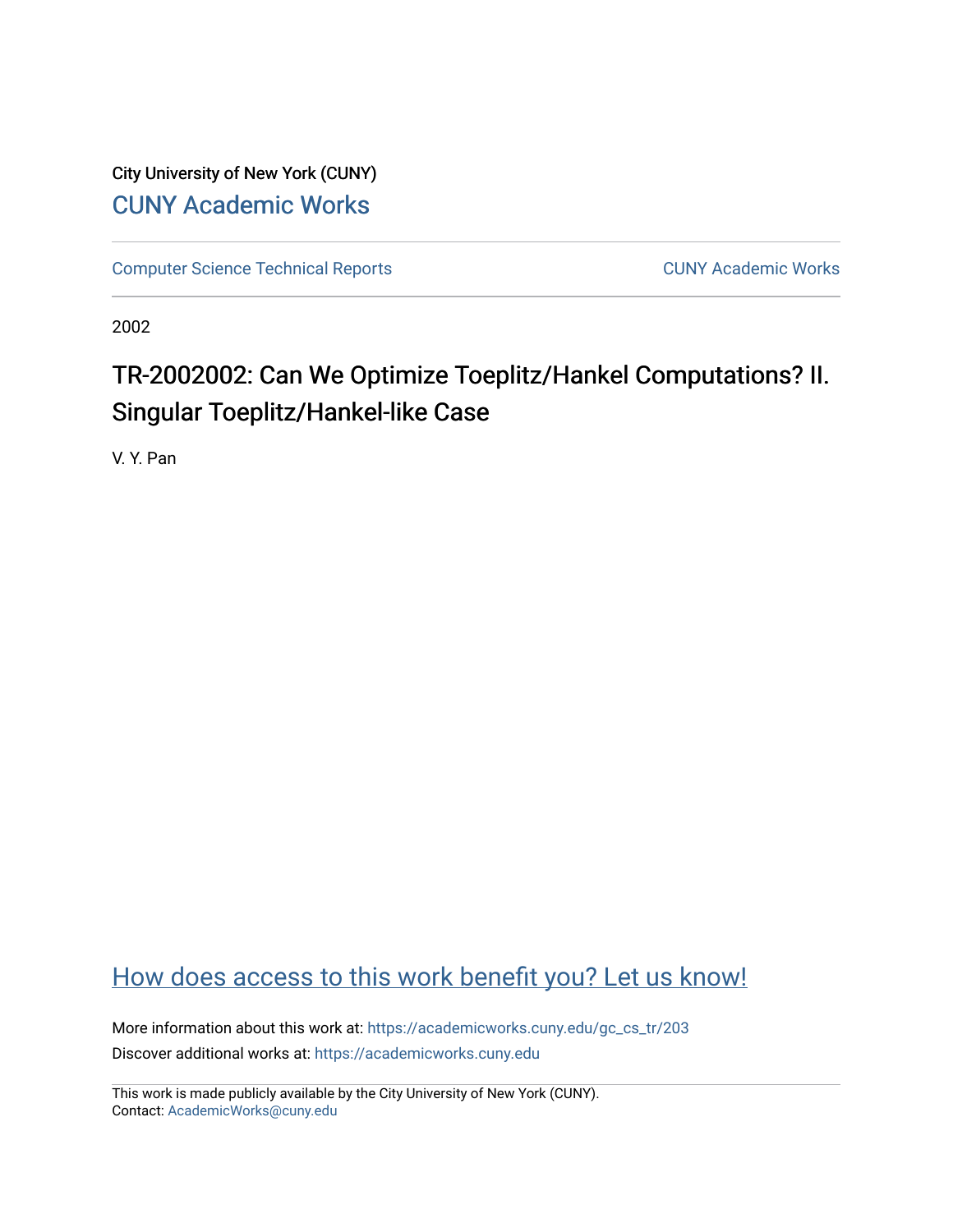# Can We Optimize Toeplitz/Hankel Computations ? In the computations ? In the computations ? In the computations ? In the computations ? In the computations ? In the computations ? In the computations ? In the computations ? In the computations ? In the co  $\sim$  . To a set of the Case  $\sim$  . The case  $\sim$   $\sim$

V. Y. Pan

Department of Mathematics and Computer Science Lehman College of CUNY, Bronx, NY 10468, USA vpan@lehman.cuny.edu

May 26, 2002

### Abstract

In Part I, under the bit operation cost model we achieved nearly optimal randomized solution of nonsingular Toeplitz/Hankel linear system of equations based on Hensel's lifting. In Part II, we extend these results to the singular Toeplitz/Hankel-like case based on the MBA divide-and conquer algorithm and its combination with Hensel's lifting. We specify randomization and estimate the error/failure probability and the bit operation (Boolean) cost of some fundamental computations (such as rank and null space computation and solving consistent but singular linear systems).

Key words: Toeplitz matrices, Hankel matrices, linear systems of equations, polynomial gcd, Padé approximation, Hensel's  $p$ -adic lifting, rational number reconstruction, Smith invariant factors, randomized algorithms, bit complexity.

2000 Math. Subject Classification: 68W30, 68W20, 65F05

Supported by NSF Grant CCR 9732206 and PSC CUNY Award 66383-0032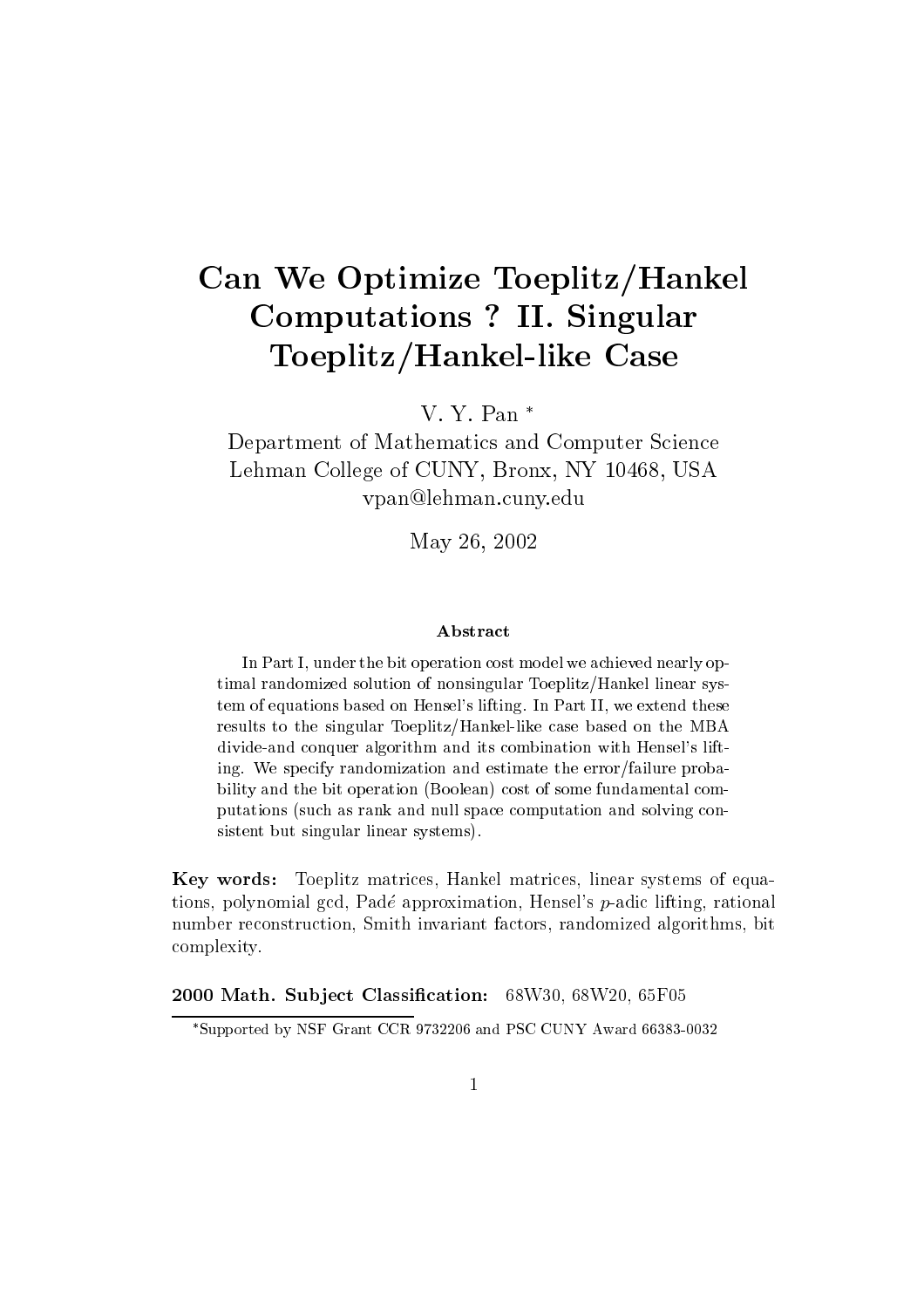### 1Introduction

In Part I of this paper, we presented nearly optimal algorithms for solving a nonsingular Toeplitz/Hankel linear system of equations. This is a highly important problem with numerous applications to computations in sciences, engineering and communication. In many applications, however, one has to deal with singular Toeplitz/Hankel matrices or, more generally, matrices with structures of Toeplitz/Hankel type. For example Toeplitz/Hankel matrices associated with the polynomial gcd computation and Pade approximation become singular where the input polynomials have nonconstant gcd. Sylvester, subresultant, and other block matrices with Toeplitz blocks are examples of nonToeplitz matrices with structure of Toeplitz type. In this part of the paper, we cover the extension of the results of Part I to a generally singular Toeplitz/Hankel-like input.

Toeplitz/Hankel-like extension is immediate by means of the celebrated technique of the displacement representation of structured matrices (cf. [KS99], [P01]), and the bibliography therein.

To handle a singular input, we employ the MBA divide-and conquer algorithm of Morf 1974, 1980 and Bitmead and Anderson 1980, which computes the recursive triangular factorization of Toeplitz/Hankel-like matrices. This algorithm is well known (see [M74],[M80],[BA80] and the bibliography and further study in [P01]), but to decrease its computational precision and Boolean (bit operation) cost, we perform it modulo a smaller prime  $p$ . Unsuccessful choices of  $p$  may destroy the algorithm, but we estimate that this may only occur with a low probability when we choose  $p$  at random in an appropriately fixed range. The probability and bit cost analysis based on detailed elaboration of the algorithm are our main subjects. In particular, representation of the algorithm with a binary tree enables us to analyse its performance for a singular input and to specify the choice of the basic prime p. In this way, we arrive at nearly linear (that is, nearly optimal) randomized bit cost bounds. They apply to problems of computing the rank of the input matrix  $M$  and a nonsingular submatrix of the maximum size in the randomly preconditioned matrix UML, testing consistency of a linear system  $Mx = b$ , and computing modulo p its solution (if the system is consistent) and a nontrivial vector in the null space of a singular matrix  $M$ . For the two latter problems the bit cost bounds cover verifying correctness of the output in  $\mathbf{Z}_p$ ; in other cases erroneous output is possible but with a small controlled probability. The MBA output in  $\mathbb{Z}_p$  can serve as the basis for application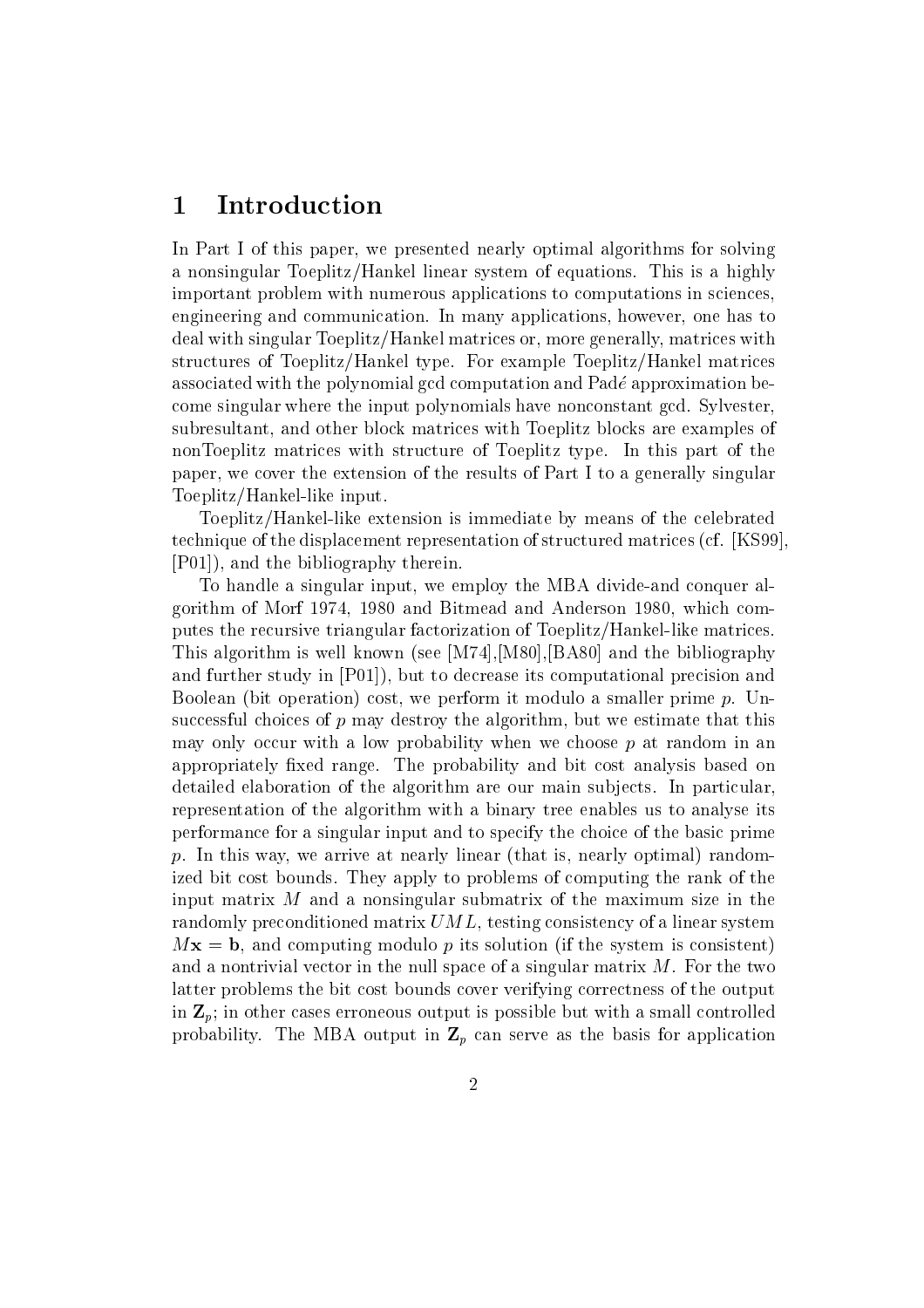of Hensel's lifting of Part I to yield nearly optimal algorithms for singular Toeplitz/Hankel-like computations.

Some elements of our analysis appeared earlier in [K95],[P00],[PZ00], and [P01, Chapter 5] but under the distinct models of computing (that is, PRAM in [P00] and arithmetic models in [K95], [PZ00] and [P01]), and nowhere to the comparable extent of elaboration. In particular, the bit cost bounds in all these works are inferior to ours.

We organize our presentation as follows. In Sections  $2-4$ , we recall some definitions and basic facts for computations with Toeplitz/Hankel-like matrices. In Section 5, we elaborate upon the divide-and-conquer algorithm for recursive triangular factorization of nonsingular matrices, recall its applications to solving consistent linear suystems and computing the null space of a matrix, and estimate the arithmetic cost. In Sections 6 and 7, we specify the choice of a random prime p and estimate the error/failure probability and the bit cost where the computation is performed modulo  $p$ . In Section 8, we comment on the extension to computing the rational output values based on application of Hensel's lifting of Part I.

### 2Definitions and basic facts

We begin with definitions and basic facts, partly repeating those of Part I.

**Definition 2.1. Z** is the ring of integers,  $\mathbf{Z}_q$  is the ring of integers modulo q,  $\bf{Q}$  and  $\bf{R}$  are the fields of rational and real numbers, respectively. For  $z, q \in \mathbf{Z}, q > 1$ , we define z mod q as a unique number  $z_q$  such that q divides  $z - z_q$  and  $-q/2 \le z_q < q/2$ . (Clearly,  $z = z_q$  if  $-|z|/2 \le z_q < |z|/2$ .)  $M = (m_{i,j})_{i,j=0}^{\infty}$  is a k  $\times$  l matrix with rational or integer entries  $m_{i,j};$  $M \in \mathbf{Q}^{k \times k}$  or  $M \in \mathbf{Z}^{k \times k}$ , respectively.

Denition 2.2. I and 0 are the identity and nul l matrices of proper sizes,  $I_l$  is the l  $\times$  l matrix I.  $det(M)$  and  $adj(M) = ((-1)^{i+j}d_{i,j})_{i,j=0}^{i-j}$  denote the determinant and adjoint (adjugate ) of  $k \times k$  matrix  $M = (m_{i,j})_{i,j=0}^{n}$ , where  $d_{i,j}$  is the determinant of the submatrix  $M_{i,j}$ , obtained by deleting the  $i$ -th row and  $j$ -th column of M. MT is the transpose of M .  $\blacksquare$ 

**Definition 2.3.** |M| denotes the column norm of M,  $|M| = ||M||_1$  =  $\max_j \sum_i |m_{i,j}|$  for  $M = (m_{i,j}).$ 

**Fact 2.4.**  $|\det(M)| \leq |M|^k$  and  $|\det(M)| \leq k|M|^{k-1}$  for a  $k \times k$  matrix M.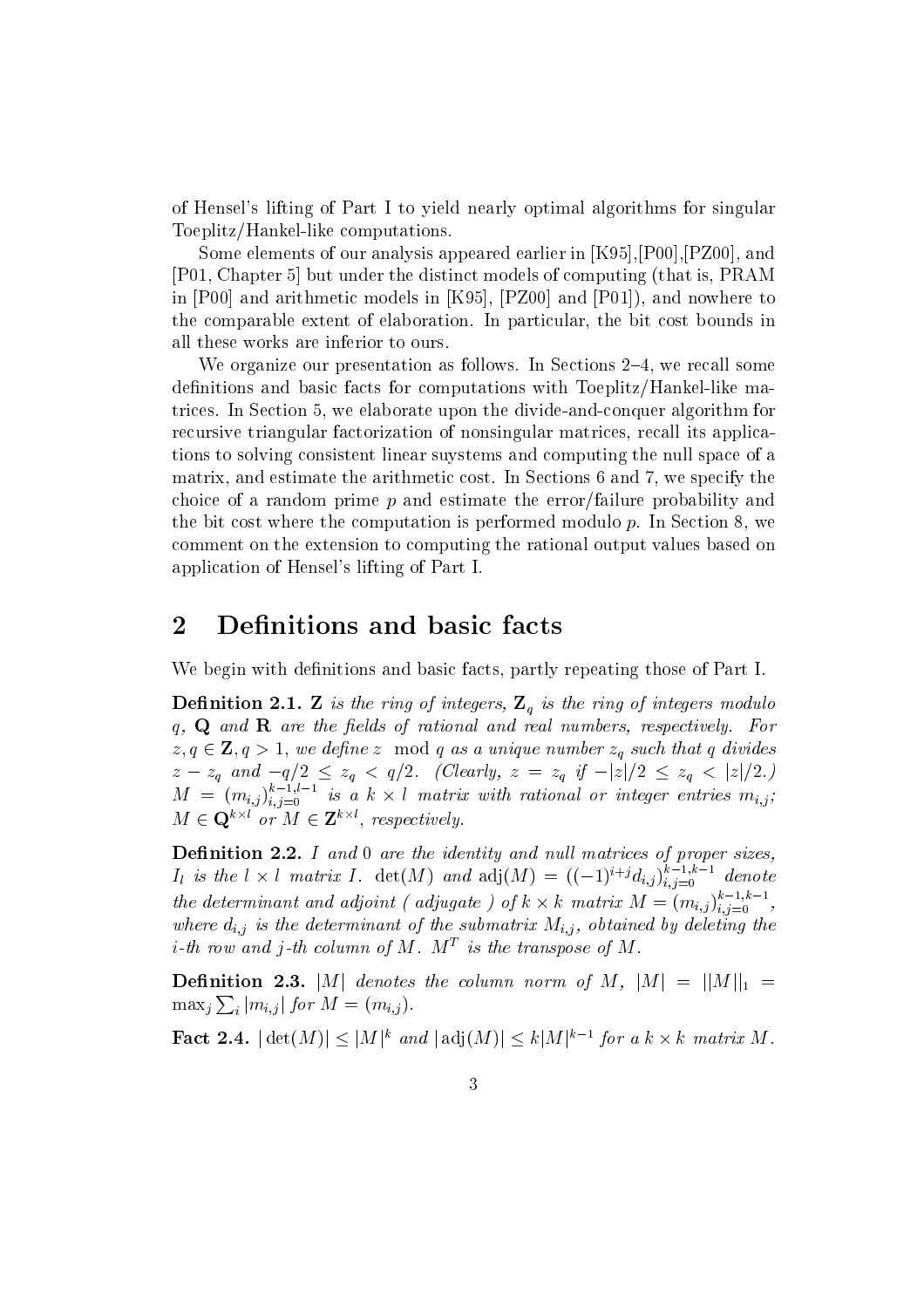**Definition 2.5.** For a matrix M, let  $M^{(k)}$  denote its  $k \times k$  leading principal ( northwestern ) submatrix. ( Hereafter we use the abbreviation l.p.s.) M has generic rank profile if  $M^{(k)}$  are nonsingular matrices for  $k = 1, \ldots, \rho$ where  $\rho = \text{rank}(M)$ . A nonsingular matrix having generic rank profile is called strongly nonsingular.  $v_S \leq 2n^2 - n$  and is arithmetic operations are sufficient to multiply a given  $n \times n$  matrix  $S$  by a vector and to invert it, respectively.

To each arithmetic operation performed with d-bit precision, we asign the cost of  $O(\mu(d))$  bit operations (hereafter log stands for log<sub>2</sub>),

$$
\mu(d) \le C_{class}d^2, \mu(d) \le C_k d^{\log 3}, \mu(d) \le (C_{ss}d \log d) \log \log d, \quad (2.1)
$$

where  $\log 3 = 1.58496 \ldots$ ,  $0 < C_{class} < C_k < C_{ss}$ , and the above bounds are supported by the classical, Karutsuba's and Schönhage-Strassen's algorithms, respectively [GG99].

$$
n \le m(n) \le (c_* n \log n) \log \log n \tag{2.2}
$$

### 3 Displacement representation of structured matrices

This paper specializes to the structure of Toeplitz/Hankel type but it is more convenient to state definitions in a more general form.

**Definition 3.1.** Displacement operators  $L$  of Stein and Sylvester types map a matrix M into its displacements:  $L(M) = \nabla_{A,B}(M) = AM - MB$ (a Stein type operator) or  $L(M) = \Delta_{A,B}(M) = M - AMB$ 

(a Sylvester type operator). A and B are called operator matrices,  $r =$ rank $(L(M))$  is called the L-rank of M or the displacement rank of M. If

$$
L(M) = GH^T, \ G = (\mathbf{g}_1, \dots, \mathbf{g}_\ell) \text{ and } H = (\mathbf{h}_1, \dots, \mathbf{h}_\ell) \tag{3.1}
$$

are  $l \times n$  matrices and M and  $L(M)$  are  $n \times n$  matrices, then the matrix pair  $(G, H)$  is called a (nonunique) L-generator ( or displacement generator) of length l for  $M, l \geq r$ . If M is an  $m \times n$  matrix and l is small relatively to m and n ( as we specify, if  $l = O(1)$  as  $m + n \rightarrow \infty$ ), then M is said to have L-structure or to be an L-structured matrix.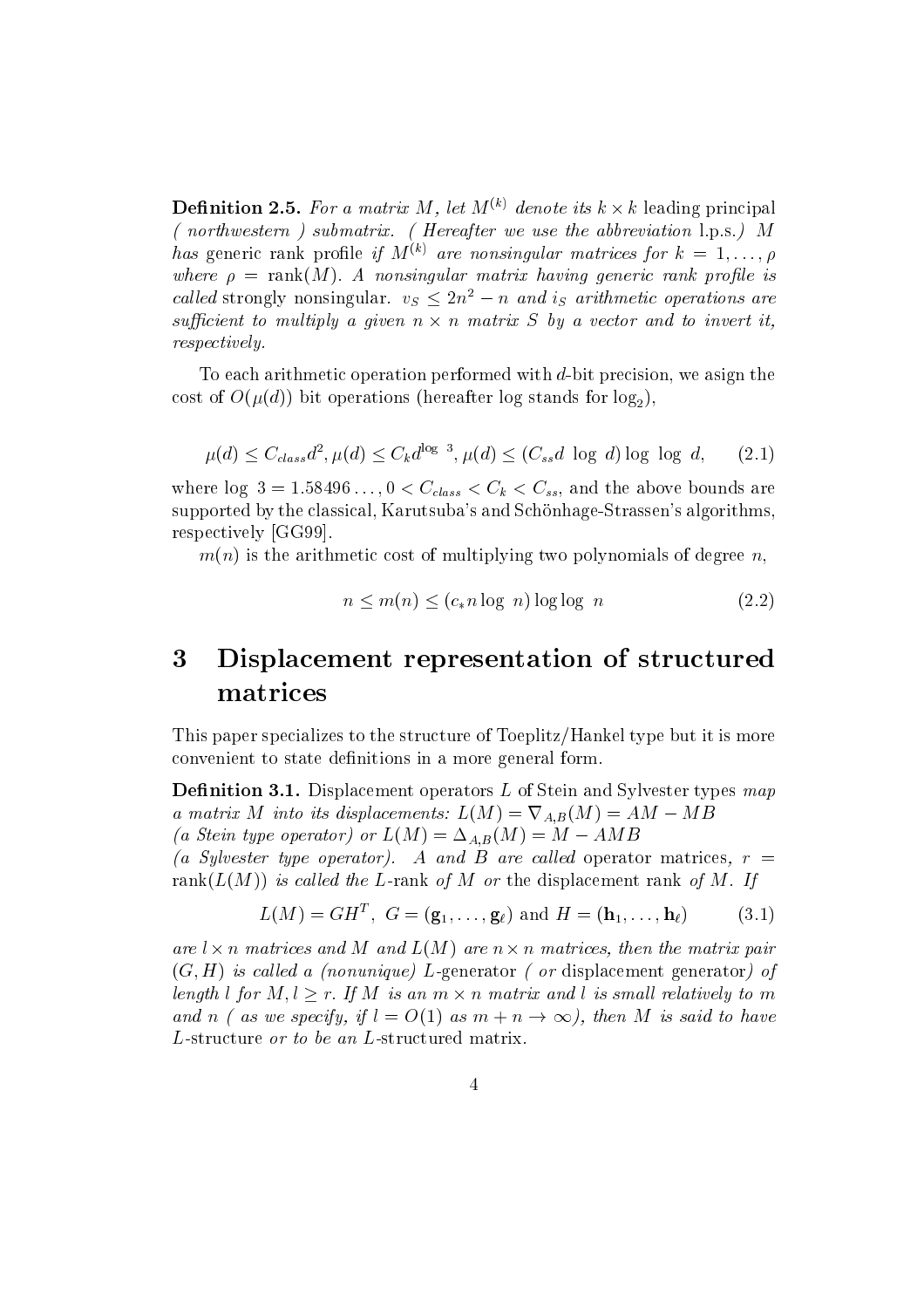**Theorem 3.2.** [P01, Theorem 4.6.4]. For a given L-generator  $(G, H)$  of length l for a matrix M having L-rank  $r \leq l$ , it is sufficient to use  $O(l^2n)$ arithmetic operations to compute an L-generator  $(G_1, H_1)$  of length r for the matrix M.

The next results are immediately verified.

**Theorem 3.3.**  $[P01, Theorem 1.3.1].$  If an operator matrix A is nonsingular, then  $\nabla_{A,B} = A \Delta_{A^{-1},B}$ . If an operator matrix B is non-singular, then  $\nabla_{A,B} = -\Delta_{A,B^{-1}}B$ .

**Theorem 3.4.** Let M be a non-singular matrix, then  $\nabla_{A,B}(M^{-1}) =$  $-M^{-1}\nabla_{B,A}(M)M^{-1}$ . Furthermore, if A is a non-singular matrix, then . Furthermore, if  $\sim$  is a non-singular matrix, then  $\sim$  $\Delta_{A,B}(M_{\perp}) = AM_{\perp} \Delta_{B,A}(M)A_{\perp}M_{\perp}$ , and if  $B$  is a non-singular matrix, then  $\Delta_{A,B}(M^-) = M^{-1}B^{-1}\Delta_{B,A}(M)M^{-1}B$ .

Theorem 3.5. For two pairs of scalars a and b and matrices M and N of the same size and any linear operator L ( in particular, for  $L = \nabla_{A,B}$ and  $L = \Delta_{A,B}$  for any pair of matrices A and B), we have  $L(aM + bN) =$  $aL(M) + bL(N).$ 

**Theorem 3.6.** [P01, Theorem 1.5.4]. For a 5-tuple  $\{A, B, C, M, N\}$  of matrices of compatible sizes, we have

$$
\nabla_{A,C}(MN) = \nabla_{A,B}(M)N + M \nabla_{B,C}(N)
$$

and

$$
\Delta_{A,C}(MN) = \Delta_{A,B}(M)N + AM\nabla_{B,C}(N).
$$

Furthermore, if  $B$  is a non-singular matrix, then

$$
\Delta_{A,C}(MN) = \Delta_{A,B}(M)N + AMB\Delta_{B^{-1},C}(N),
$$

and if  $C$  is a non-singular matrix, then

$$
\Delta_{A,C}(MN) = \Delta_{A,B}(M)N - AMB\Delta_{B,C^{-1}}(N)C.
$$

Based on the results in this subsection, we may represent L-structured matrices M in compressed form via  $(m+n)$  entries of their short L-generators (rather than via  $mn$  entries of M) and operate with them according to the following flowchart:

$$
COMPRESS \longrightarrow OPERATE \longrightarrow DECOMPRESS
$$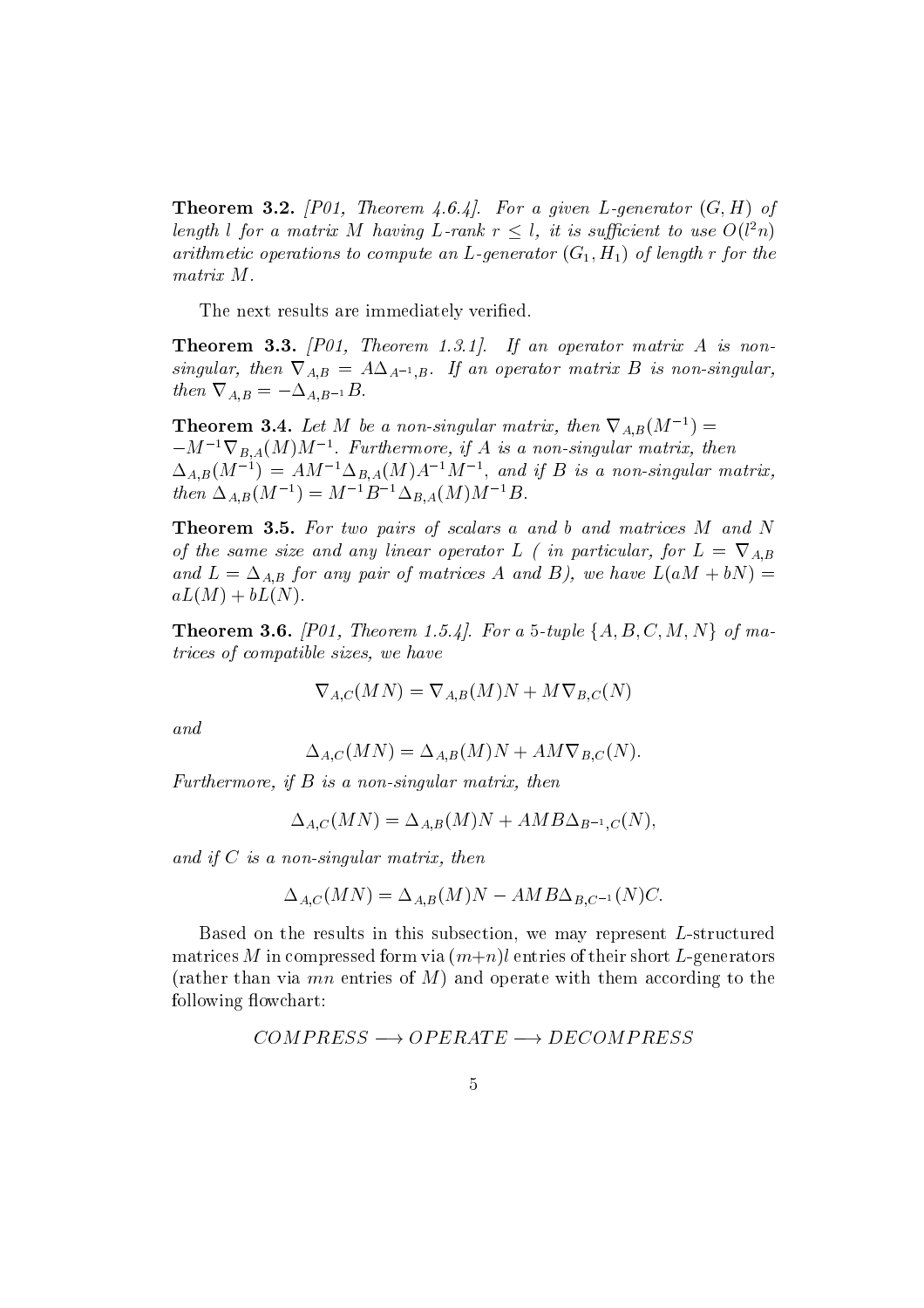Theorems  $3.2 - 3.6$  support the OPERATE stage, where in addition to saving the memory space, we may usually dramatically decrease computational time (see the next two subsections). Theorem 4.8 in the next section specifies the DECOMPRESS stage for the most popular class of structured matrices with Toeplitz/Hankel-like structure.

### 4Toeplitz-like and Hankel-like matrices

**Definition 4.1.** For any scalar f and vector  $\boldsymbol{v} = (v_i)_{i=0}^{\infty}$  we define the  $n \times n$ unit f-circulant matrix  $Z_f = (z_{i,j}), z_{i,i-1} = 1, i = 2,...,n; z_{1,n} = f, z_{i,j} = 0$ otherwise, and the f -circulant matrix

$$
Z_f(\boldsymbol{v}) = \sum_{i=0}^{n-1} v_i Z_i^f
$$

with the first column **v**. ( Note that  $Z_f^c = J1$ .) Hereafter we write  $Z_0 =$  $Z_0, \ldots, n-1, j_{g,h} = 0$  for  $h + g \neq n$ , reverses any vector  $\mathbf{v} = (v_i)_{i=0}^{n-1}$ , that is,  $J\bm{v} = (v_{n-i-1})_{i=0}^{\mathcal{N}}, J^2 = I$ .

**Definition 4.2.** A matrix  $T = (t_{i,j})$  is a Toeplitz matrix if  $t_{i,j} = t_{i+1,j+1}$  for every pair of its entries  $t_{i,j}$  and  $t_{i+1,j+1}$ .  $H = (h_{i,j})$  is a Hankel matrix if  $h_{i,j} = h_{i-1,j+1}$  for every pair of its entries  $h_{i,j}$  and  $h_{i-1,j+1}$ .

Fact 4.3. Any f-circular matrix  $Z_f(\mathbf{v})$  is a Toeplitz matrix;  $Z(\mathbf{v})$  is a lower triangular Toeplitz matrix.

**Theorem 4.4.**  $TJ$  and  $JT$  are Hankel matrices if  $T$  is a Toeplitz matrix, and HJ and JH are Toeplitz matrices if H is a Hankel matrix.

**Theorem 4.5.** For any pair of distinct scalars e and f and any Toeplitz matrix T, there exist nonunique pairs  $(Z_e(\mathbf{u}), Z_f(\mathbf{v}))$  and  $(Z(\mathbf{w}), Z(\mathbf{x}))$  such that  $\mathbf{I} = Z_e(\mathbf{u}) + Z_f(\mathbf{v}) = Z(\mathbf{w}) + Z(\mathbf{x}).$ 

**Theorem 4.6.** Given an  $m \times n$  Toeplitz or Hankel matrix, its multiplication by a vector is a subproblem of multiplication of two polynomials of degrees  $m + n - 2$  and  $n - 1$ , whose coefficients are given by the entries of the input matrix and vector, respectively.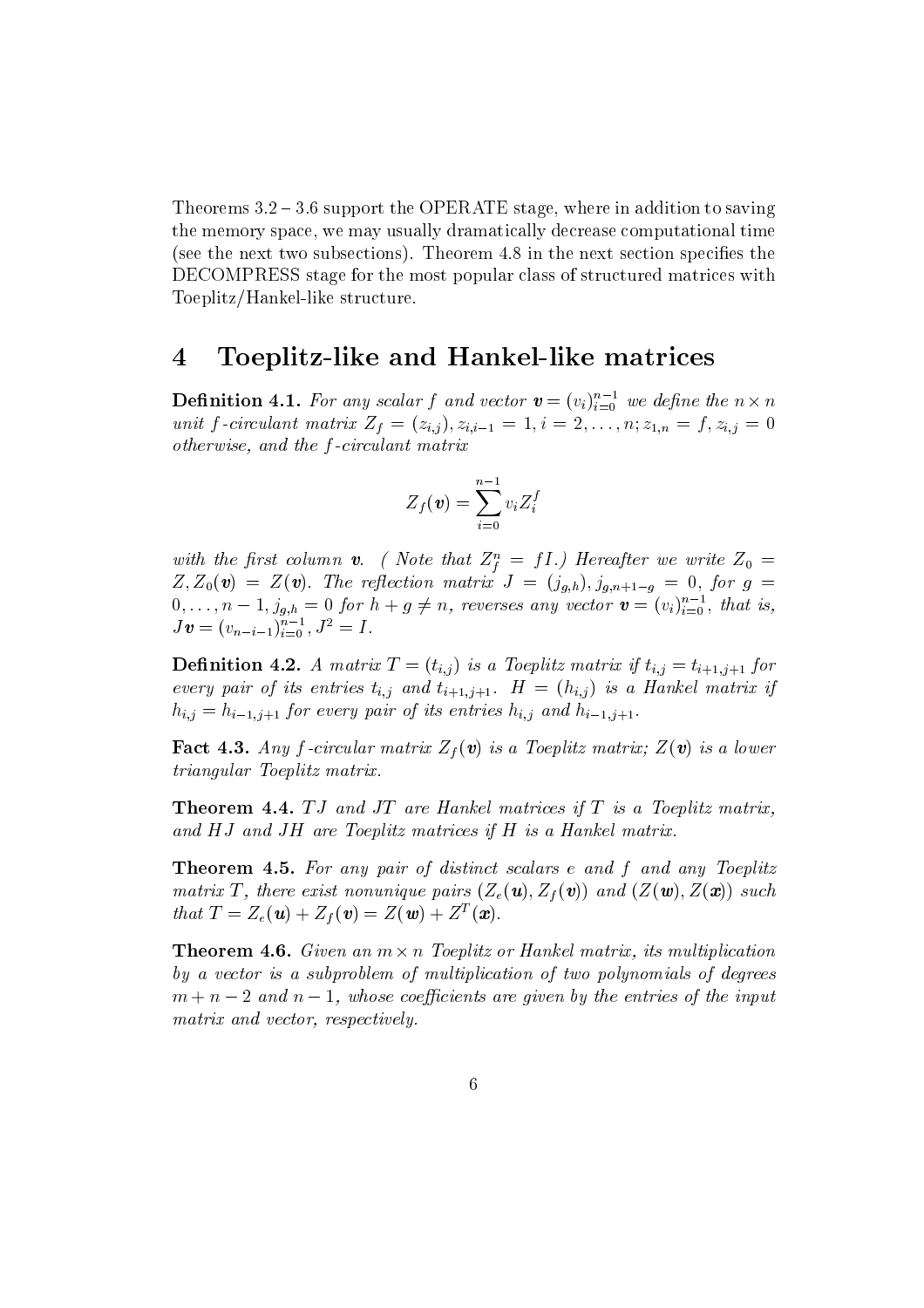**Definition** 4.7. An  $m \times n$  matrix M is Toeplitz-like if  $r = \text{rank}(L(M))$  is small relatively to  $m + n$  (we specify that  $r = O(1)$  as  $m + n \rightarrow \infty$ ), where  $L=\nabla_{Z_e,Z_f}, L=\nabla_{Z_e^T,Z_i^T}, L=\Delta_{Z_e,Z_i^T}, L=\Delta_{Z_e^T,Z_f}$  for a fixed pair of scalars f<sub>i</sub> f<sub>i</sub> e and f, and if M is given with its L-generator of length  $l = O(r)$ . (Any Toeplitz matrix T satisfies these requirements for  $r \leq l \leq 2$ .) A matrix M is Hankel-like if  $MJ$  or  $JM$  is Toeplitz-like.

**Theorem 4.8.** [P01, Examples 4.4.1 and 4.4.2]. Let  $(3.1)$  hold. Then

$$
(1 - ef)M = \sum_{j=1}^{l} Z_e(\mathbf{g}_j) Z_f^T(\mathbf{h}_j) \text{ if } L = \Delta_{Z_e, Z_f^T}, ef \neq 1,
$$
  

$$
(1 - ef)M = \sum_{j=1}^{l} Z_e^T(J\mathbf{g}_j) Z_f(J\mathbf{h}_j) \text{ if } L = \Delta_{Z_e^T, Z_f}, ef \neq 1,
$$
  

$$
(e - f)M = \sum_{j=1}^{l} Z_e(\mathbf{g}_j) Z_f(J\mathbf{h}_j) \text{ if } L = \nabla_{Z_e, Z_f}, e \neq f,
$$
  

$$
(e - f)M = \sum_{j=1}^{l} Z_e^T(J\mathbf{g}_j) Z_f^T(\mathbf{h}_j) \text{ if } L = \nabla_{Z_e^T, Z_f^T}, e \neq f.
$$

Theorems 4.6 and 4.8 together imply the following corollary:

**Corollary 4.9.** An  $n \times n$  Toeplitz-like or Hankel-like matrix M qiven with its displacement generator of length l can be multiplied by a vector by using  $v_M = O(m(n)l)$  field or ring operations for  $m(n)$  in (2.2).

The bound  $l$  in Definition 4.7 can be reduced to  $r$  due to Theorem 3.2. The next theorem enables us to choose any pair of  $e$  and  $f$  in Definition 4.7. In this paper it is sufficient to consider e and f in the set  $\{-1, 0, 1\}$ .

**Theorem 4.10.** For any four-tuple of scalars  $(a, b, e, f)$  and any matrix M, the matrices  $\Delta_{A(a),B(b)}(M)-\Delta_{A(e),B(f)}(M)$  and  $\nabla_{A(a),B(b)}(M)-\nabla_{A(e),B(f)}(M)$ have rank of at most two, provided that  $A(u) = Z_u, B(v) = Z_v, A(u) =$  $Z_u, B(v) \equiv Z_v$ ;  $A(u) \equiv Z_u$ ,  $B(v) \equiv Z_v$ , or  $A(u) \equiv Z_u$ ,  $B(v) \equiv Z_v$ 

*Proof.* Combine the relations  $\Delta_{A,B}(M) - \Delta_{E,F}(M) = EM(F - B) + (E -$ A)MB;  $\nabla_{A,B}(M) - \nabla_{E,F}(M) = (A - E)M + M(F - B);$ 

$$
rank(A - E) \le 1 \text{ if } A = Z_a, E = Z_e \text{ or if } A = Z_a^T, E = Z_e^T;
$$
  

$$
rank(F - B) \le 1 \text{ if } B = Z_b, F = Z_f \text{ or if } B = Z_b^T, E = Z_f^T.
$$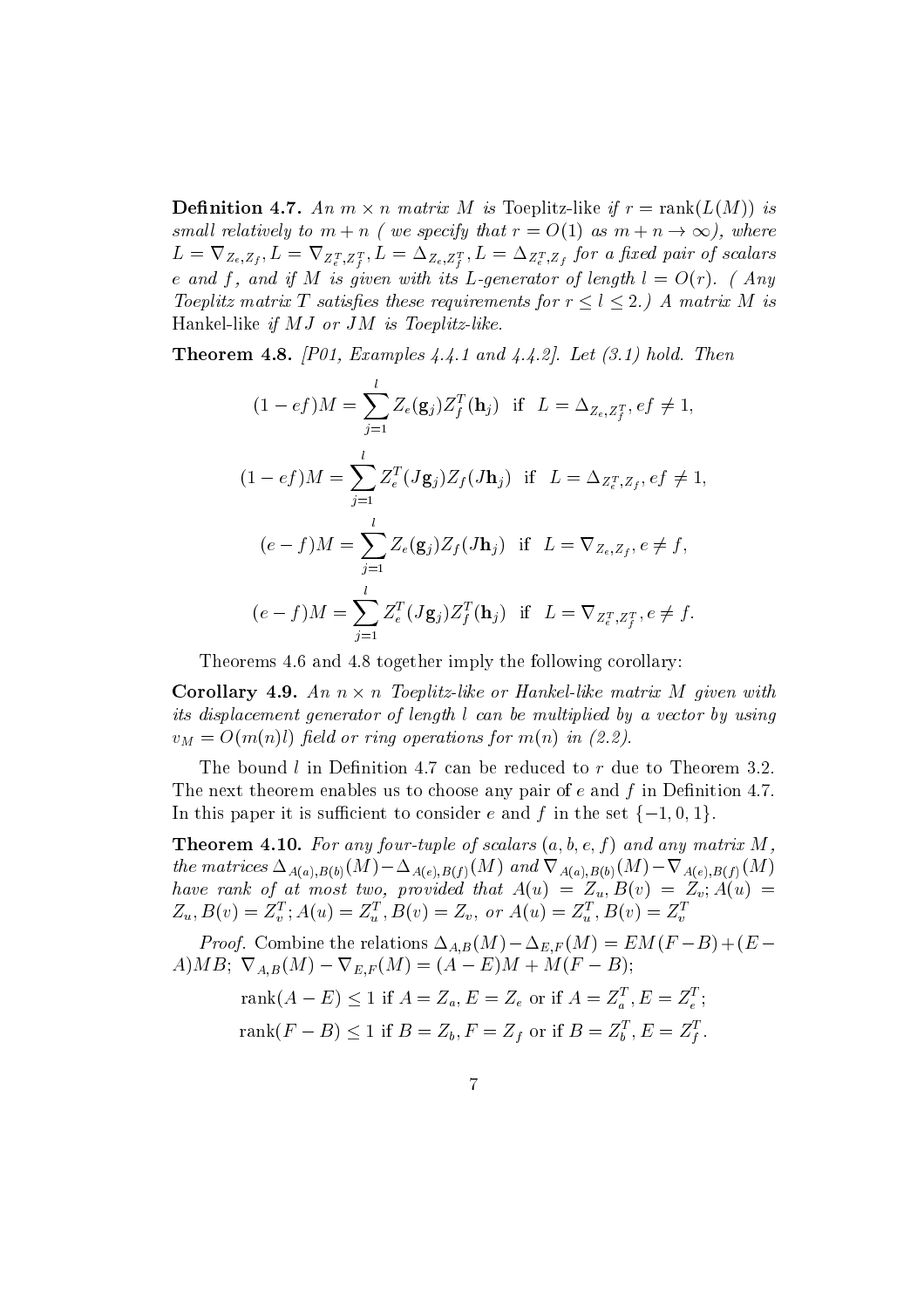$\square$ Toeplitz/Hankel-like matrix to its blocks.

Theorem 4.11. Let

$$
P_0=\left(\begin{array}{cc}I&0\\0&0\end{array}\right), P_1=\left(\begin{array}{cc}0&0\\0&I\end{array}\right).
$$

Then rank $(Z_f P_i - P_i Z_f) \le 2$  for  $i = 0, 1$  and any f.<br>Corollary 4.12. rank $(L(P_i MP_j) - P_i L(M)P_j) \le 4$  for  $i,j\in\{0,1\}; L=\nabla_{Z_e,Z_f}, L=\Delta_{Z_e,Z_f^T}, L=\nabla_{Z_e^T,Z_f^T}, \text{ and } L=\Delta_{Z_e^T,Z_f^T}.$ 

Fact 4.11 and Corollary 4.12 have simple constructive proofs, that is, given  $i, j \in \{0, 1\}$  and an L-generator for  $2 \times 2$  block matrix M of length l, we immediately compute an L-generator of length of at most  $l+4$  for the block  $P_iMP_i$ .

### 5 Recursive block triangular factorization for general matrices

To extend the algorithms of Part I to computations with singular matrices  $M$ , we first apply the known divide-and-conquer algorithms that recursively factorize a preconditioned input matrix to compute its nonsingular submatrix of the maximal rank. Our next goal is to specify and study the latter algorithms. We perform these algorithms modulo a moderately small random prime to keep the precision and bit complexity down. As soon as the desired nonsingular submatrix is computed, we apply the lifting algorithms of Part I, to yield rational or integer output values in Q or Z.

#### $5.1$ The case of a strongly nonsingular input matrix

We begin our study with a general matrix M represented as a  $2 \times 2$  block matrix,

$$
M = \left(\begin{array}{cc} M_{00} & M_{01} \\ M_{10} & M_{11} \end{array}\right), \tag{5.1}
$$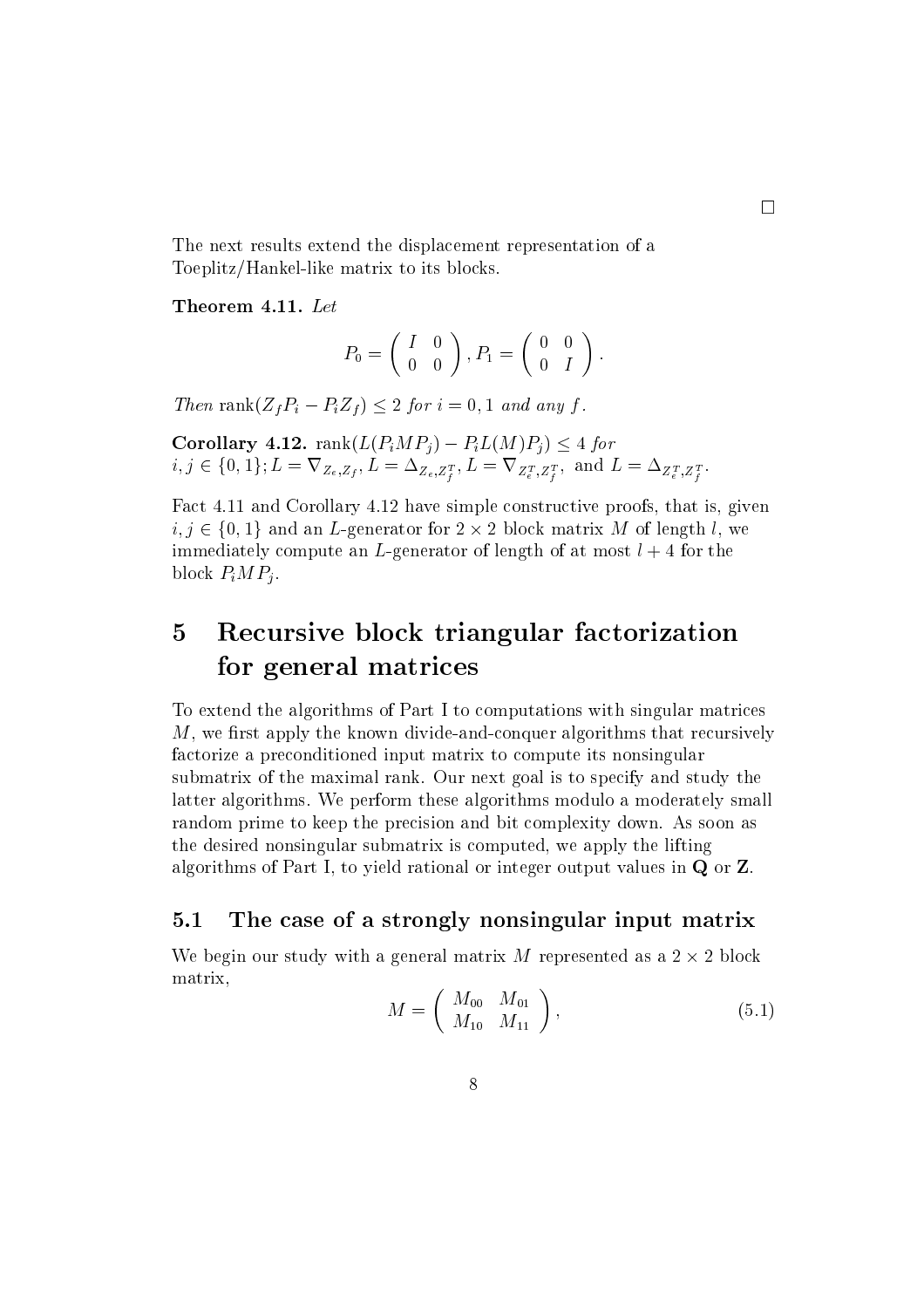with a nonsingular  $k \times k$  block  $M_{00} = M^{(*)}$ . We define the *Schur* complement of MOO in MOO in M as follows: the MOO in M as follows: the MOO in M as follows: the M as follows: the M as follows: the M as follows: the M as follows: the M as follows: the M as follows: the M as follows: the

$$
S = S(M, M_{00}) = S^{(k)}(M) = M_{11} - M_{10} M_{00}^{-1} M_{01}.
$$
 (5.2)

Now, we apply the block Gauss-Jordan elimination to  $M$  and obtain the well-known block triangular factorization

$$
M = \begin{pmatrix} I & 0 \\ M_{10} M_{00}^{-1} & I \end{pmatrix} \begin{pmatrix} M_{00} & 0 \\ 0 & S \end{pmatrix} \begin{pmatrix} I & M_{00}^{-1} M_{01} \\ 0 & I \end{pmatrix}.
$$
 (5.3)

$$
\det(M) = \det(M_{00}) \det(S). \tag{5.4}
$$

If M is nonsingular, then  $(5.1)$  implies that S is nonsingular, and we obtain

$$
M^{-1} = \begin{pmatrix} I & -M_{00}^{-1} M_{01} \\ 0 & I \end{pmatrix} \begin{pmatrix} M_{00}^{-1} & 0 \\ 0 & S^{-1} \end{pmatrix} \begin{pmatrix} I & 0 \\ -M_{10} M_{00}^{-1} & I \end{pmatrix}.
$$
 (5.5)

(5.3) implies the following theorem.

**Theorem 5.1.**  $S_1$  is the southwestern block of M<sub>1</sub>.

Factorizations (5.3) and (5.5) can be recursively applied to the matrices Modern that the leading principal (  $\alpha$  provided that the leading  $\alpha$  principal ( northwestern ) submatrices (  $\alpha$  principal (  $\alpha$  principal control of  $\alpha$  principal control of  $\alpha$  principal control of  $\alpha$  principa of Mood and S are not for the case of the show that the case of the case of the case of the case of the case o where M is strongly nonsingular. We begin with a simple observation that Schur complementation and projection of a matrix into its northwestern blocks are transitive.

**Theorem 5.2.** Suppose that  $h > 0, k > l > 0$ , and  $M^{(k)}$  and  $M^{(l)}$  are nonsingular matrices. Then a)  $(S^{(l)}(M))^{(h)} = S^{(l)}(M^{(h+l)})$ b)  $S^{(k-l)}(S^{(l)}(M)) = S^{(k)}(M).$ 

Theorems 5.1 and 5.2 together imply the following corollary.

**Corollary 5.3.** If an  $n \times n$  matrix M is strongly nonsingular, then so are all its Schur complements  $S^{(k)}(M), k = 1, \ldots, n - 1$ .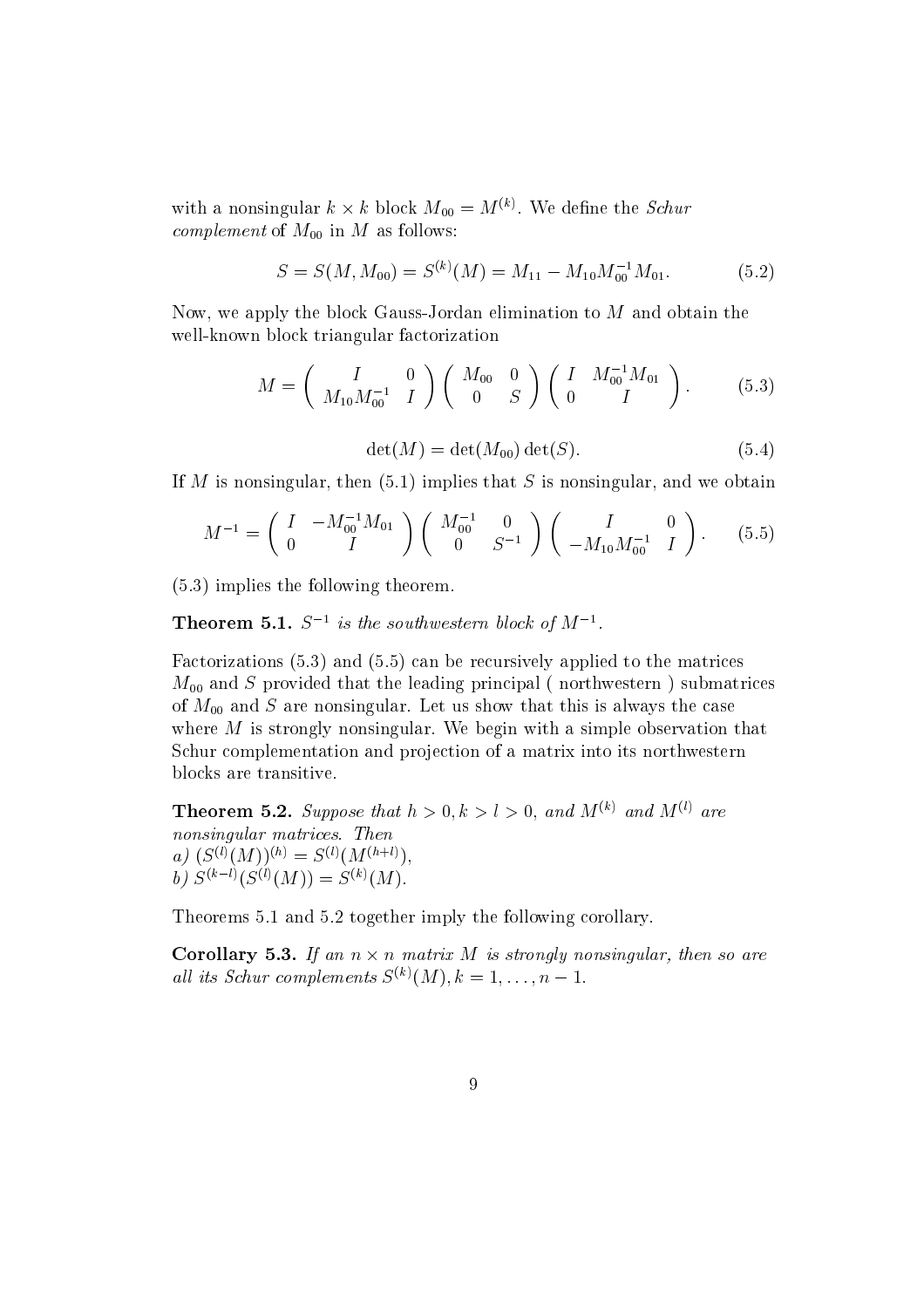

Figure 1: Generic BCRF tree  $I_{8,8} = I(M)$  for an 8  $\times$  8 matrix M.

 $\Gamma$  applying factorizations (5.3) and (5.5) recursively to MOO and S, where  $\sim$  , where  $\sim$ we choose  $M_{00} = M^{(k)}$  with  $k = \lfloor n/2 \rfloor$ , and stopping when we arrive at 1-by-1 matrices, we obtain the balanced complete recursive ( block triangular ) factorization ( we abbreviate this as BCRF) of a strongly nonsingular matrix  $M$  and its inverse.

Let us associate the BCRF of M with a binary tree  $T_{n,n}$ : M is the root with two children M00 and S, recursive extension of (5.3)  $\mu$  and (5.3) to every  $\mu$ internal node  $\alpha$  of the tree definition of the tree definition  $\alpha$ S for  $N = M$ ) represented as the two children of N in the tree. The leaves of the tree are one-by-one matrices.

Figure 1 and 2 show two sample trees for  $8 \times 8$  and  $5 \times 5$  matrices M where we write  $S^{(\kappa,\iota)} = S^{(\iota)}(M^{(\kappa)}), k \geq l$  (see Theorem 5.2a) and  $S^{(\kappa,\iota)} = M^{(\kappa)}$ .

Algorithm 5.4. The BCRF of a strongly nonsingular matrix. INPUT: a strongly nonsingular  $n \times n$  matrix M.

OUTPUT:  $M^{-1}$  and the BCRF of M and  $M^{-1}$ .

COMPUTATIONS: Define the BCRF tree  $T(M) = T_{n,n}$ , then recursively compute and invert all matrices associated with its nodes according to the following rules.

1. The left child of every node  $N$  is available automatically as a leading principal block of the parent node.

2. Invert the leaves ( one-by-one matrices) directly, then recursively invert all other nodes based on factorization (5.5) and its recursive extension, that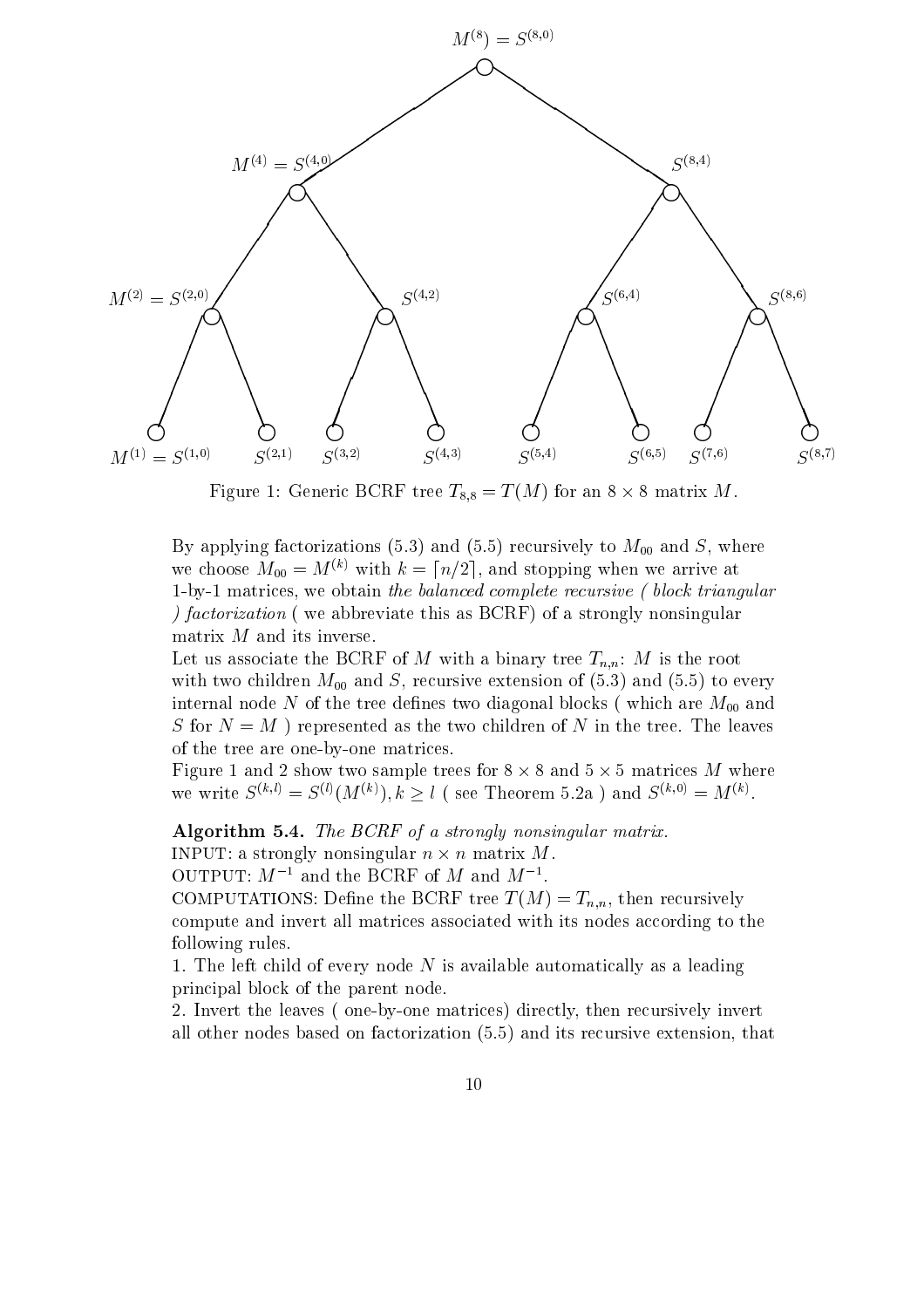

Figure 2: Generic BURF tree  $T_{5,5} = T(M)$  for a 5  $\times$  5 matrix M.



Figure 3: The BURF tree  $T(M) = T_{8,5}$  for Algorithm 5.4 applied to an  $8 \times 8$ matrix  $M$  of rank 5 having generic rank profile.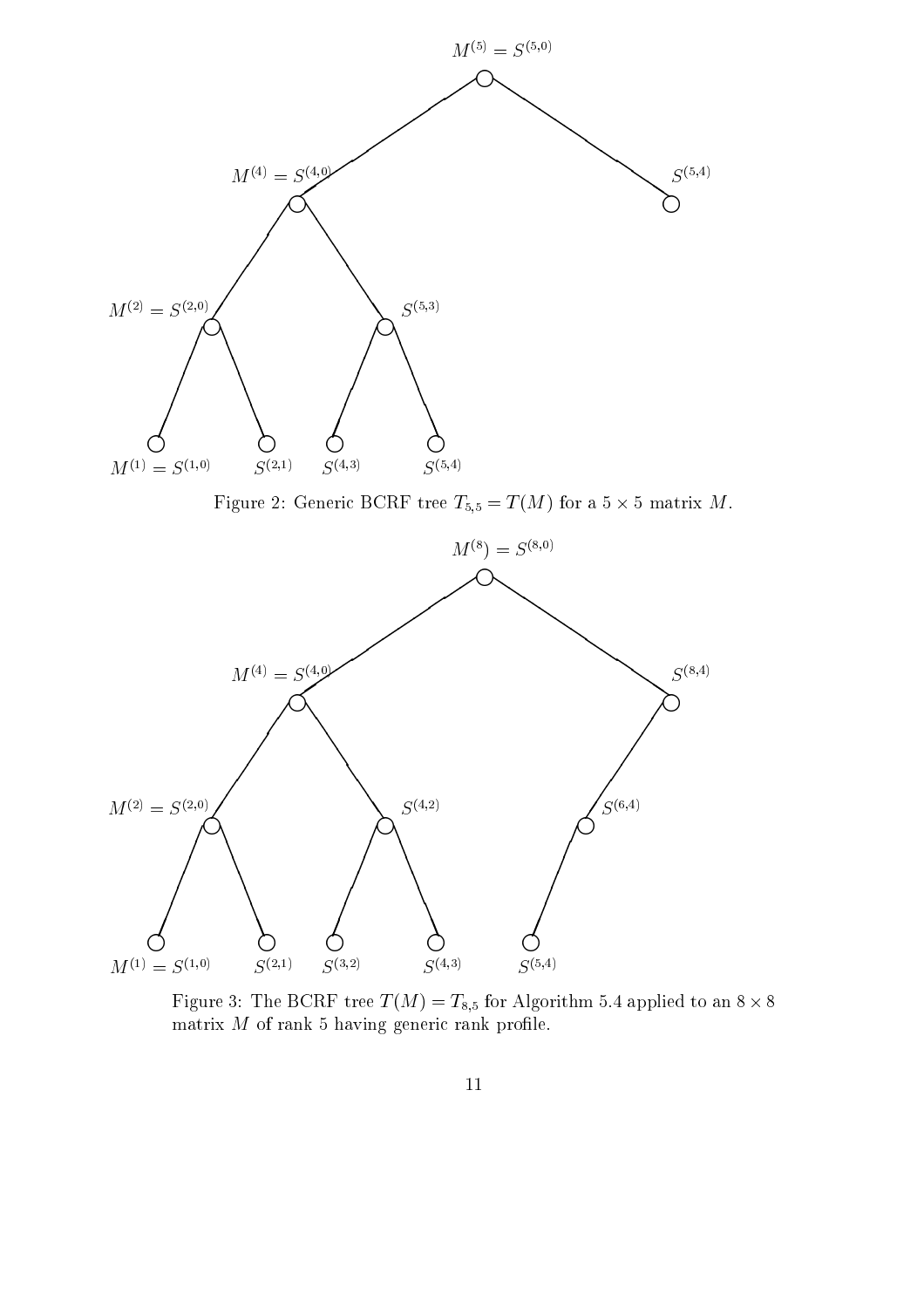is, in each recursive step first invert both children, immediately thereafter invert their parent. Inverting two siblings, proceed in the following order: invert the left sibling first, then immediately compute and invert its right sibling based on (5.2) or its extension.

3. Stop when the root  $M$  is inverted.

It is immediately verified that the latter rules completely and correctly define the computation of the BCRF.

For example, given an  $8 \times 8$  matrix M in Figure 1, they define the following order ( where  $c(N)$  means "compute N",  $i(N)$  means "invert N"):  $i(S^{(1,0)}), c(S^{(2,1)}), i(S^{(2,1)}), i(S^{(2,0)}), c(S^{(4,2)}), i(S^{(3,2)}), c(S^{(4,3)}), i(S^{(4,3)}).$  $i(S^{(4,2)}), c(S^{(8,4)}), i(S^{(5,4)}), c(S^{(6,5)}), i(S^{(6,5)}), i(S^{(6,4)}), c(S^{(8,6)}), i(S^{(7,6)}),$  $c(S^{(8,7)})$ ;  $i(S^{(8,7)})$ ;  $i(S^{(8,6)})$ ;  $i(S^{(8,4)})$ ;  $i(S^{(8,0)})$ ;

## 5.2 Extension to general input matrices

We first assume input matrices having generic rank profile. Then we relax this assumption.

Algorithm 5.5. The BCRF of a submatrix of a matrix having generic rank profile.

INPUT: a matrix  $M$  having a generic rank profile. OUTPUT:  $\rho = \text{rank}(M)$  and the BCRF of  $M^{(\rho)}$  and its inverse. COMPUTATIONS: Proceed asin Algorithm 5.4 but stop as soon as a computed leaf  $S^{(k+1,k)}$  turned out to be the (one-by-one) null matrix; then output  $\rho = k$  and the BCRF of the matrices  $M^{(\rho)}$  and its inverse and stop. If  $S^{(k+1,k)} \neq 0$  for all  $k \leq n-1$ , then write  $\rho = n$  and stop when M is inverted ( as in Algorithm 5.4).

The BCRF tree  $T(M) = T_{n,q}$  computed with Algorithm 5.5 is a subtree of the BCRF tree  $T_{n,n}$  associated with Algorithm 5.4. For  $\rho < n$ , the subtree can be defined by deleting from  $T_{n,n}$  the leaf  $S^{(\rho+1,\rho)}$  where the algorithm stops, together with all unprocessed leaves, that is, all leaves  $S^{(i+1,i)}$  for  $i > \rho$ , and then by recursively deleting every parent having no child. The BCRF tree  $T_{8,5}$  is shown in Figure 3.

Correctness of Algorithm 5.5 is easily verified. Furthermore, we may relax the assumption that  $M$  has generic rank profile and apply Algorithm 5.5 to any square matrix  $M$ . In this case, the output of the algorithm and the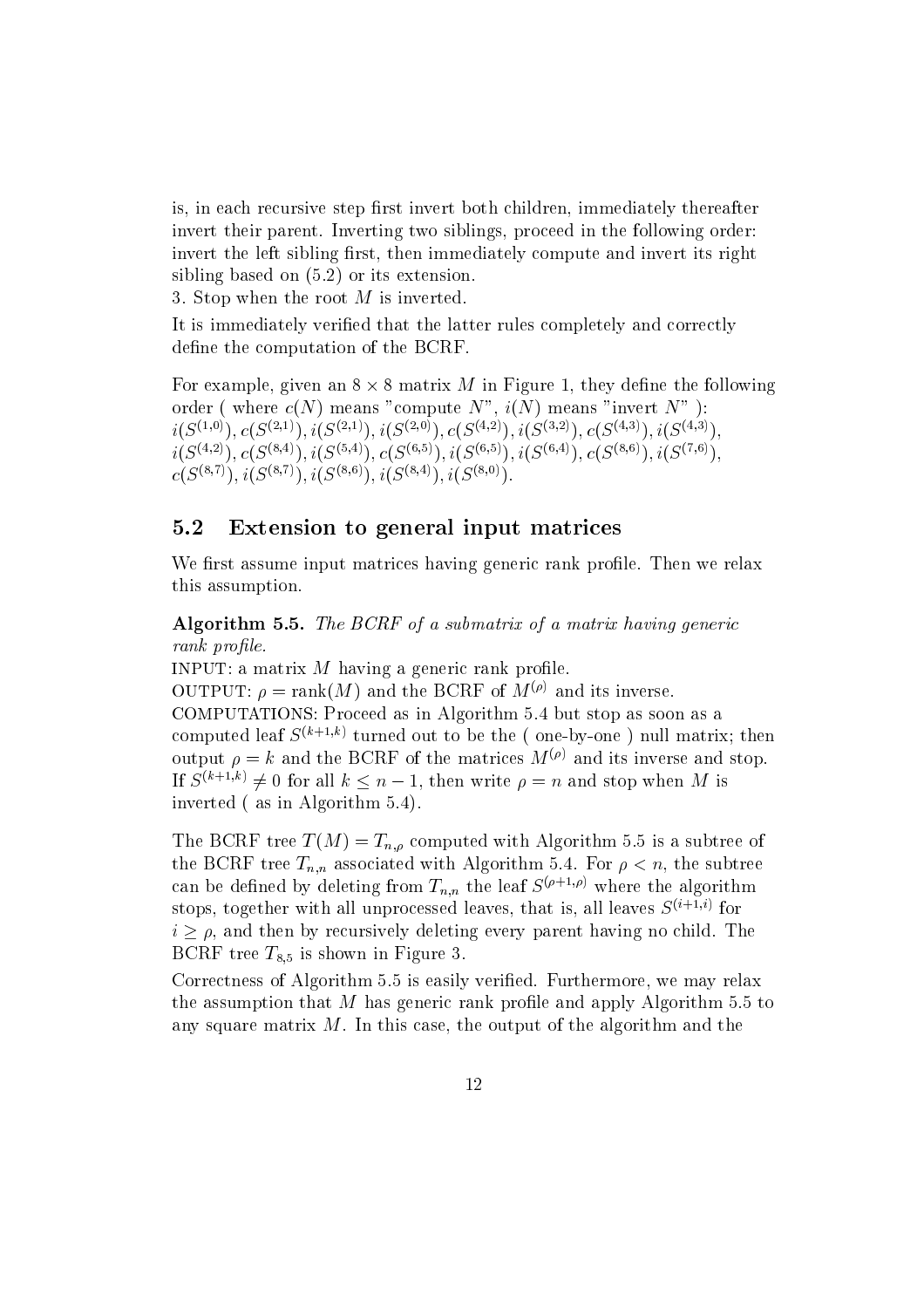associated BCRF tree are the same as originally except that some nonnegative integer  $\rho_1$  replaces  $\rho = \text{rank}(M)$  where  $\rho_1 \leq \rho$ ; consequently, the BCRF tree  $T_{n,\rho}$  is replaced by  $T_{n,\rho_1}$ 

## Algorithm 5.6. The BCRF of a submatrix of general matrix.

INPUT: an  $n \times n$  matrix  $M$ . OUTPUT: a nonnegative integer  $\rho_1$  such that the matrix  $M^{(n+1)}$  is strongly nonsingular, so  $\rho_1 \leq \rho = \text{rank}(M)$ ; the BCRF of  $M^{(\rho_1)}$  and its inverse. COMPUTATIONS: Proceed asin Algorithm 5.5, computing 1 instead of ; as soon as a null matrix  $S^{(k+1,k)} = 0$  is computed for some k, output  $k = \rho_1$ and the BCRF of  $M^{(k)}$  and its inverse.

Correctness of this algorithm immediately follows from (5.5) for  $M_{00} = M^{\scriptscriptstyle (\vee\vee)}.$ 

## 5.3 Extension to computing the null space and solving a singular linear system of equations

Let us show two immediate applications of the BCRF. Assume that  $\rho = \text{rank}(M)$  and  $(M^{(\nu)})^{-1} = M_{00}^{-1}$  have been computed by means of Algorithms  $5.4$  - 5.6. Let us compute the null space of  $M$  and solve a linear system  $Mx = b$ . Write  $\mathbf{v}^{(h)}$  for the subvector made up of the first h components of a vector **v** and write  $\mathbf{0}_h$  for the null vector of dimension h. General solution to a consistent linear system  $Mx = b$  is given by the vectors  $\mathbf{x} = \mathbf{x}^{(0)} + \mathbf{z}$ , where  $\mathbf{x}^{(0)}$  is a fixed specific solution and **z** is any vector in the null space of M. Combining Algorithms 5.7 and 5.9 below supports computing such a general solution. Each of these algorithms is of interest in its own right as well.

### Algorithm 5.7. The null space.

INPUT: a field **F**, a matrix  $M \in \mathbf{F}^{n \times n}$ ,  $\rho = \text{rank}(M)$ ,  $\rho \leq n$ ; and the inverse of  $M^{(v)}$ .

OUTPUT: a basis for the null space of M.

COMPUTATIONS: SUBSTITUTE  $M_{00} = M^{(e)}$  into (5.1). Compute the matrix  $K = -M_{00}^{3} M_{01}$  and output the columns of the matrix

$$
F = \left(\begin{array}{c} K \\ I_{n-p}.\end{array}\right)
$$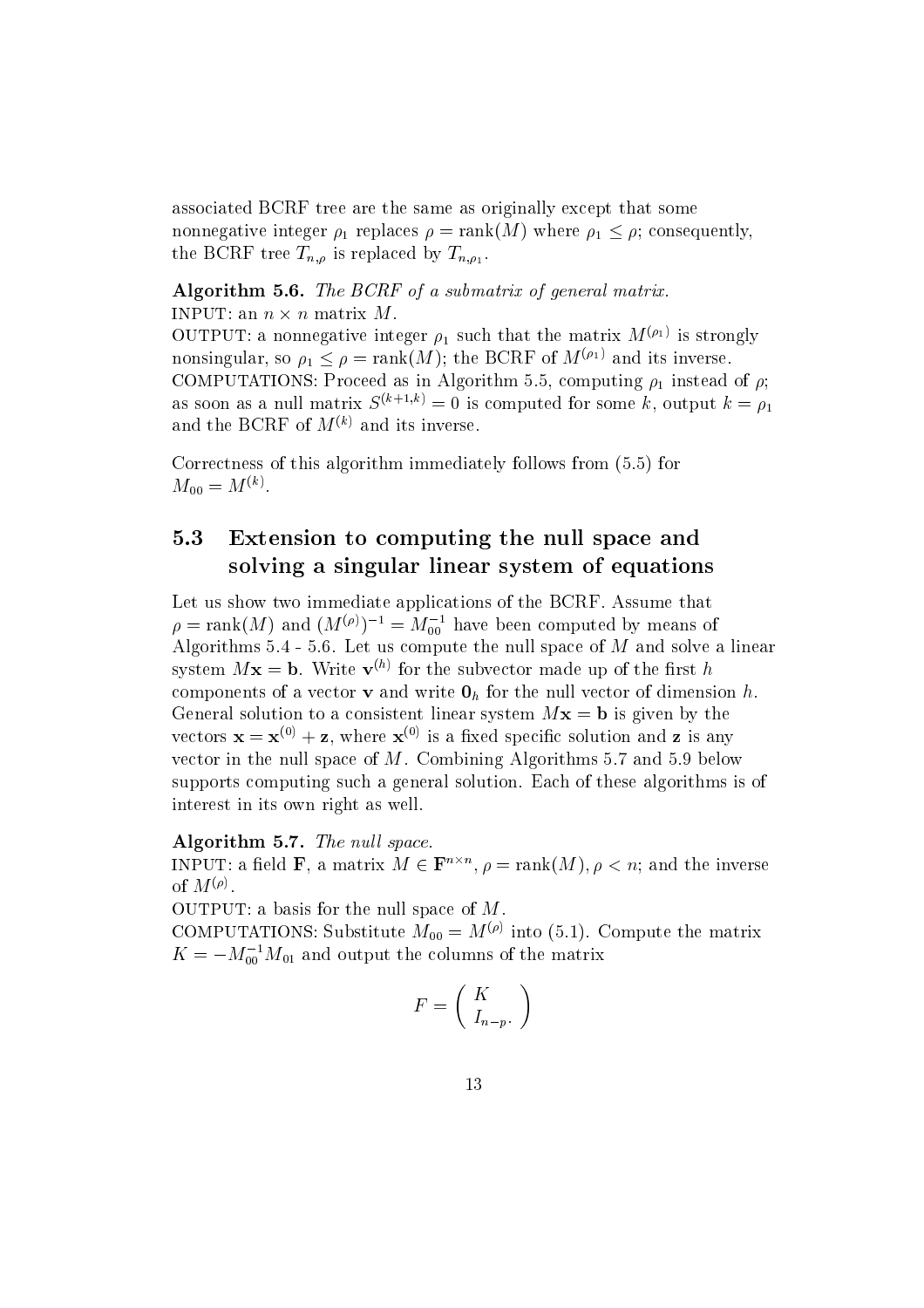Algorithm 5.8. A nontrivial vector in the null space.

INPUT: as in Algorithm 5.4.

OUTPUT: a vector  $\mathbf{v} \neq \mathbf{0}$  in the null space of M.

COMPUTATIONS: the same as in Algorithm 5.7 but restricted to a single selected column (e.g., the first column) of  $M_{01}$ , K and F.

Algorithm 5.9. A linear system.

INPUT: as in Algorithm 5.7, but complemented by a vector  $\mathbf{b} \in \mathbf{F}^n$ . OUTPUT: either INCONSISTENT or a solution x to the linear system of equations  $Mx = b$ .

COMPUTATIONS: Compute the vector  ${\bf x}^{\varphi\gamma} = (M^{\varphi\gamma})^{-1}{\bf D}^{\varphi\gamma}$ . Substitute the vector  ${\bf x} = ( {\bf x}^{(r)} )^T$ ,  ${\bf U}^T$  into the linear system  $M {\bf x} = {\bf D}$ . If  $M {\bf x} = {\bf D}$ , output x. Otherwise output INCONSISTENT.

## 5.4 How to yield the generic rank profile property

If M is an  $n \times n$  integer ( or more generally, real ) nonsingular matrix, then we may compute the BCRF of any of the two strongly nonsingular matrices  $M^T M$  or  $M M^T$  and then compute and output  $M^{-1} = (M^T M)^{-1} M^T =$  $M^-(M M^*)$  and (det  $M^- =$  det( $M^+ M$ ) = det( $M M^*$ ). The recipe does not work for singular matrices M such as

$$
M = \left(\begin{array}{cc} 0 & 0 \\ 0 & 1 \end{array}\right),
$$

but the randomized Toeplitz preconditioning in [KS91] probabilistically ensures the generic rank profile property for any  $M$ .

**Theorem 5.10.** (KS91). Let  $M \in \mathbb{R}^{n \times n}$  for any ring R. Let S be a finite set of cardinality  $|S|$  in R or its extension. Let L and  $U^T$  be a pair of  $n \times n$ unit lower triangular Toeplitz matrices, defined by the  $2n-2$  subdiagonal entries of the pair of the first columns of  $L$  and  $U$  . Let these  $2n-2$ entries be randomly and independently of each other selected from the set S under the uniform probability distribution on S. Then the preconditioned matrix UML has generic rank profile with a probability of at least  $1 - \delta$ , where  $\delta = \rho^2/|S| \leq n^2/|S|, \rho = \text{rank}(M) \leq n$ .

In our case  $R = \mathbf{Z}$ , so for a fixed positive  $\delta$ , we may choose

$$
S = \{ z \in \mathbf{Z} : |z| \le \left\lceil \frac{n^2}{2\delta} \right\rceil \} \tag{5.6}
$$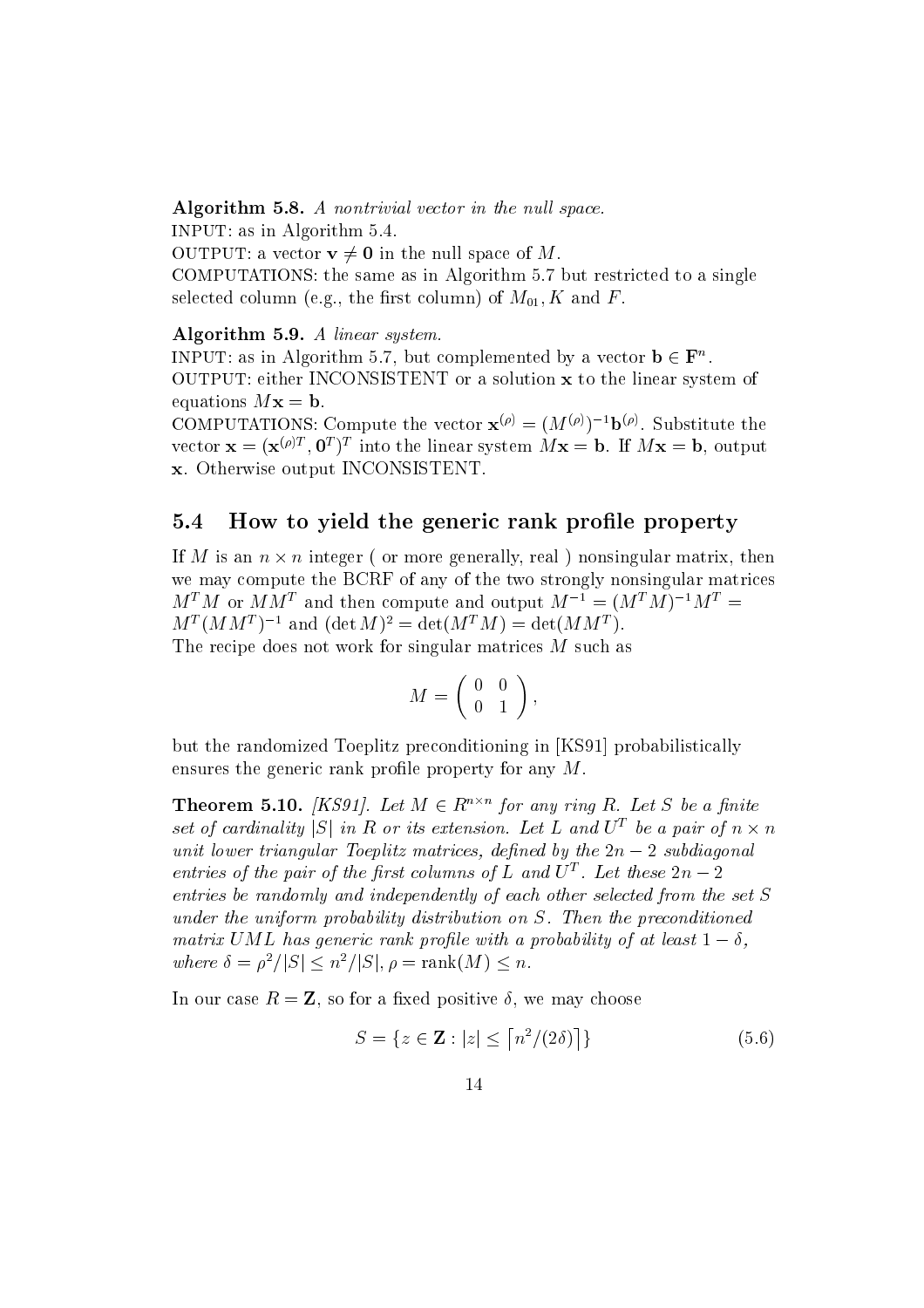to ensure generic rank profile property with a probability of at least  $1 - \delta$ . In this choice of S we generate at most  $(2n-2)$  [log  $(n^2/(2\delta))$ ] random bits and we have

$$
|UML| \le |U| \cdot |M| \cdot |L| \le n^6 |M| / (4\delta^2). \tag{5.7}
$$

## 5.5 The case of a Toeplitz/Hankel-like input

If M is a Toeplitz/Hankel-like matrix given with its shortest displacement generator of length r, then in computations in Algorithms  $5.4 - 5.9$  all matrices can be represented with their shortest displacement generators of length  $O(r)$  based on Theorems 3.2 – 3.6, 4.10, 4.11 and 5.1. Likewise. preconditioning by  $M<sup>T</sup>$  or by U and L still keeps the length of the displacement generators in  $O(r)$ .

## 5.6 Arithmetic Computational Cost Estimates

Suppose that n is a power of 2, let  $F(n)$ ,  $I(n)$ ,  $M(n)$  and  $A(n)$  be equal to the arithmetic cost for computing BCRF, matrix inversion, multiplication and addition/subtraction, respectively, assuming  $n \times n$  input and nonsingularity whenever it comes to inversion. Hereafter,  $M(n, q, r)$  denotes  $n \times q$  by  $q \times r$  (rectangular) matrix multiplication. Then

$$
F(n) \le 2F(n/2) + 3M(n/2) + I(n/2) + A(n/2),
$$
  

$$
I(n) \le 2I(n/2) + 6M(n/2) + 2A(n/2).
$$

By assuming strong nonsingularity of  $M$  and by applying these bounds recursively to  $F(k)$  and  $I(k)$  for  $k = n/2, n/4, \ldots, 1$ , we obtain that

$$
F(n) = O(M(n)), I(n) = O(M(n)) \text{ if } M(n) \geq Cn^{\omega},
$$

 $F(n) = O(M(n) \log n)I(n) = O(M(n) \log n)$  if  $M(n) \leq n \log^c n$ ,

where c, C, and w are three constants independent of  $n, C > 0, 3 \ge \omega > 1$ . In the Toeplitz/Hankel case, these bounds are specialized to

$$
F(n) = O(m(n)r^{2} \log n), I(n) = O(m(n)r^{2} \log n)
$$

for Algorithm 5.4 and to the same bound but with and 1  $r$  and 1 replacing n for  $1$  replacing n for  $1$ Algorithms 5.5 and 5.6, respectively. The latter bounds cover the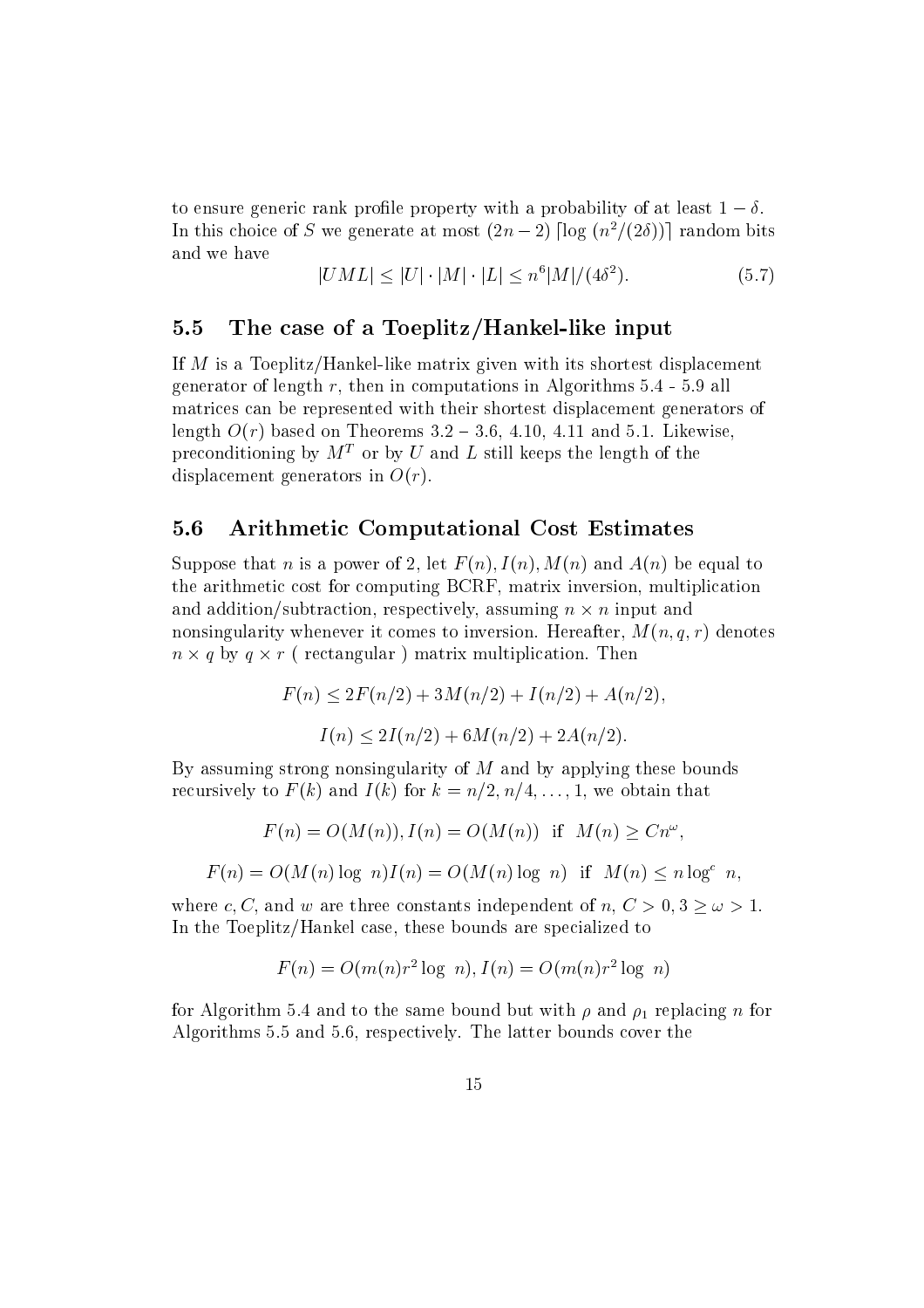arithmetic cost of performing Algorithm 5.4 and also apply to computing  $\det(M)$  due to (5.4). The same cost bounds with n replaced by  $\rho$  or  $\rho_1$ apply to Algorithms 5.5 and 5.6, respectively. The arithmetic cost of preconditioning by the matrix  $M^+$  is  $M(n)$ , by the matrix  $U$  and  $L$  is in  $O(nm(n))$  for  $m(n)$  in (2.2) (see Section 5.2). The arithmetic cost of performing Algorithms 5.7, 5.8 and 5.9 is bounded by  $M(\rho, \rho, n - \rho)$ ,  $M(\rho, \rho, 1)$  and  $M(n, \rho, 1)$ , respectively. For  $n \times n$  loeplitz/Hankel-like matrices M given with their shortest displacement generators of length of at most r and for  $m(n)$  in (2.2), we have  $M(n) = O(T^2m(n))$ , assuming all matrices represented by their shortest displacement generators of length  $m^2$   $\vee$  . So for Algorithms 5.7, 5.8 and 5.9 in the Toeplitz/Hankel-like case we have

 $M(\rho, \rho, n - \rho) = O(m(n)r^{-1}), M(\rho, \rho, 1) = O(m(\rho)r), M(n, \rho, 1) = O(rm(n)).$ 

Let us summarize.

Theorem 5.11. Let M be a Toeplitz/Hankel-like matrix given with its (shortest) displacement generator of length r. Then the arithmetic cost of performing Algorithms  $5.4-5.9$  and preconditioning is bounded as follows:  $O(m(n)r^2 \log n)$  for Algorithm 5.4 (which also covers computing  $\det(M)$ );  $O(m(\rho)r^2 \log \rho)$ ,  $\rho = \text{rank}(M)$ , for Algorithm 5.5;  $O(m(\rho_1)r^2\log \rho_1), \rho_1\leq \text{rank}(M),$  for Algorithm 5.6;  $O((n-\rho)m(\rho)r),$  for Algorithm 5.7;  $O(m(\rho)r)$ , for Algorithm 5.8;  $O(m(n)r)$ , for Algorithm 5.9;  $O(m(n)r^2)$  for the preconditioning of M with MT, and  $O(m(n)r)$  for the Toeplitz preconditioning with U and L as in  $[KS91]$ ; the latter bound does not cover the cost of generating the  $(2n-2)$  [log  $(n^2/(2\delta))$ ] random bits involved. For Algorithm 5.7, the arithmetic cost bound can be turned into  $O(m(n)r)$  if we represent the output matrix K with its short displacement generator.

**Remark 5.12.** For smaller  $\rho$  and/or larger r, it may still be faster to operate with the entries rather than displacement generators. E.g., the bounds of Theorem 5.11 could be restated as  $O(\min\{m(n)r^2\log n), n^{\omega}\})$  for Algorithm 5.4,  $O(\min\{m(\rho)r^2\log\rho,\rho^\omega\})$  for Algorithm 5.5, and so on. Furthermore, for  $n \leq 1, \rho \leq 1$  and  $\rho_1 \leq 1$ , the stated bounds degenerate, so log n; log ; and log 1 in Theorem 5.2 should be actual ly replaced by log (n + 2); log ( + 2); and log (1 + 2), respectively. These and similar adjustments are left as an exercise for the reader.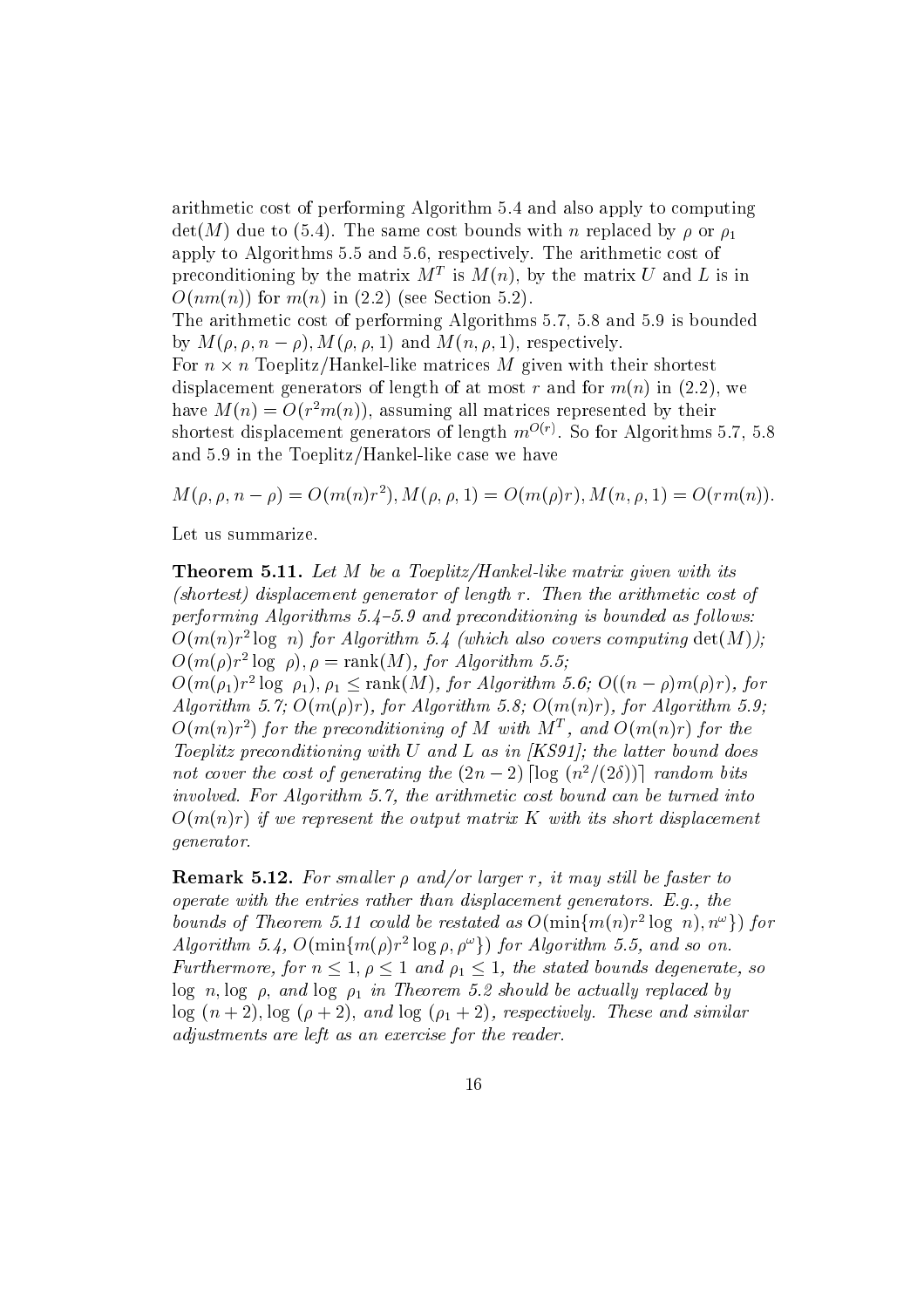## 6The choice of a random prime and the bit operation cost estimates

Performing Algorithms  $5.4{\text -}5.9$  modulo a smaller prime p keeps the precision and the Boolean cost low. The computation of the BCRF requires inversion of some matrices; they should not become singular in the reduction modulo p, that is, the reduction modulo p should not change the BCRF tree. By choosing random p in a proper range  $(a, b]$ , we ensure nonsingularity with a high probability even where b is in  $n^{O(1)} \log |M|$ . Our next goal is to specify the probabilistic estimates covering also possible errors/failure caused by the randomized preconditioning in Section 5.4. The estimates show a low probability of failure/errors even where random preconditioners  $U$  and  $L$  in Section 5.4 have entries in  $n^{0.8}$ . We begin with a simple auxiliary result.

**Theorem 6.1.** Suppose that Algorithms 5.4–5.9 and preconditioning are performed in  $\mathbb{Z}_p$  for a random prime p from a fixed range  $(a, b]$ ,

$$
a < p \le b.
$$

Suppose the transition from the rational field  $Q$  to  $Z_p$  (that is, reduction modulo p) throughout the algorithm does not change the BCRF tree of its input matrix. Then

a) p divides the differences between all pairs of values produced in  $Q$  and  $\mathbf{Z}_p$ , and

b) the computation in  $\mathbb{Z}_p$  requires  $O(A\mu(\log p))$  bit operations where A is the arithmetic cost in  $Q$  ( see Theorem 5.11) and  $\mu(d)$  is in 2.1.

In this section we first complement Theorem 6.1 by estimating the probability that the transition from  $Q$  to  $Z_p$  changes the BCRF tree and thus causes the output error or failure of the algorithm. Then we extend this study to cover also the errors/failure caused by randomized preconditioning of Section 5.4. We study the Toeplitz/Hankel-like case and, furthermore, adopt the following realistic assumption.

**Assumption 6.2.** An  $n \times n$  integer matrix M is given with its shortest displacement generator  $(G/m, H)$ , where G and H are n  $\times$  r integer matrices, m is a positive integer.

$$
\max\{|G|, |H|, m\} \le |M|^{\gamma r} n,\tag{6.1}
$$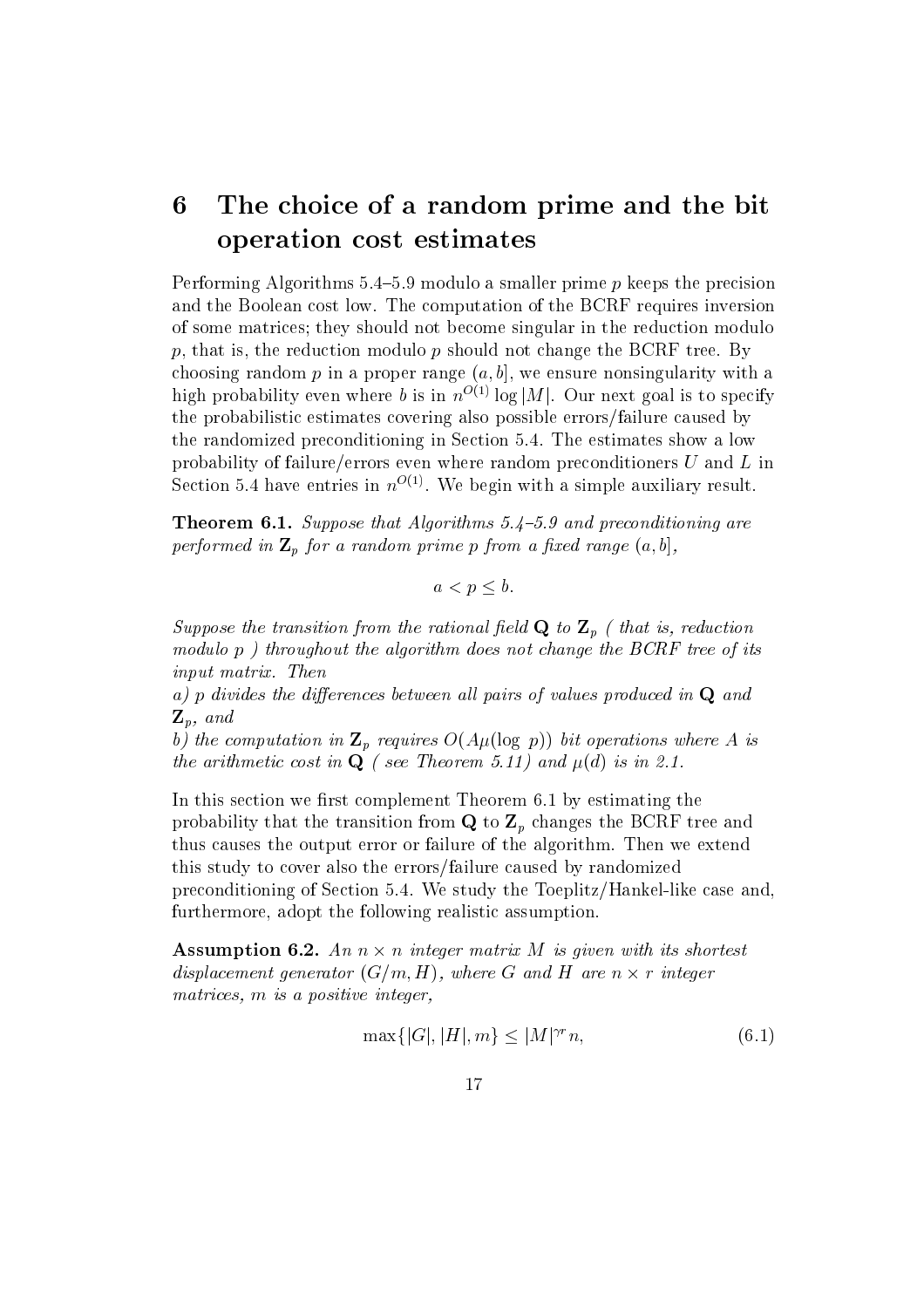for a constant  $\gamma$ . For an integer Toeplitz/Hankel-like matrix M and operator matrices in Definition 4.7, with  $e, f \in \{-1, 0, 1\}$ , we have  $m=1, \gamma r=1.$ 

The algorithm supporting Theorem 3.2 reduces the length of a rational displacement generator for M to its minimum and can be extended to yield the format  $(G/m, H)$  with  $G, H, m$  satisfying (6.1). We easily deduce the next result.

**Theorem 6.3.** Under Assumption 6.2, let  $\rho = \text{rank}(M)$  and let M have generic rank profile. Then the BCRF tree  $T_{n,\rho}$  for M in **Q** changes in the transition of the computations to  $\mathbf{Z}_p$  for a prime p if and only if p divides

$$
D = m \prod_{i=1}^{\rho} |\det(M^{(i)})| \le m |M|^{(\rho+1)\rho/2}.
$$
 (6.2)

It remains to estimate the probability that  $p$  divides  $D$ . We begin with the following lemma.

**Lemma 6.4.** Let  $a, b$  and  $H$  be positive functions in  $n$ , where  $H$  is an integral function, and  $b > na > 1$ . Let p be a random prime in the range  $(a, b]$ . Then

Probability(p divides  $H \leq (c \log H)(\log b)/(b \log a)$  for a constant c.

*Proof.* Lemma 6.4 for  $b = an$  is immediately implied by Corollary 7.8.2 in [P01], where  $k(n) = \log_a H$ ,  $f(n) = b$ ,  $h(n) = H$  and  $b = an$ . The proof of the corollary is easily extended to the case where  $b > an$ .

$$
\Box
$$

**Theorem 6.5.** Under the assumptions of Theorem 6.3, let  $\rho_+ \geq \rho$ , e.g.,  $\mathbf r$  is an and let p be a random prime in the random prime in the random prime in the random prime in the range in the range  $\mathbf r$ 

$$
\rho_{+}^{u-1} \log |M^{(\rho_{+})}| < p \le \rho_{+}^{u} \log |M^{(\rho_{+})}| \tag{6.3}
$$

for a real  $u > 1$ . Let D be defined by  $(6.2)$ . Then

$$
Probability(p \text{ divides } D) \le \hat{C}(\rho_+^2 + r)/\rho_+^u \tag{6.4}
$$

for a constant  $\hat{C}$ .

*Proof.* Theorem follows from  $(6.1)-(6.3)$  and Lemma 6.4 for  $H = D, a = \rho_{+}^{u-1} \log |M^{(\rho_{+})}|$  and  $b = \rho_{+}a$ .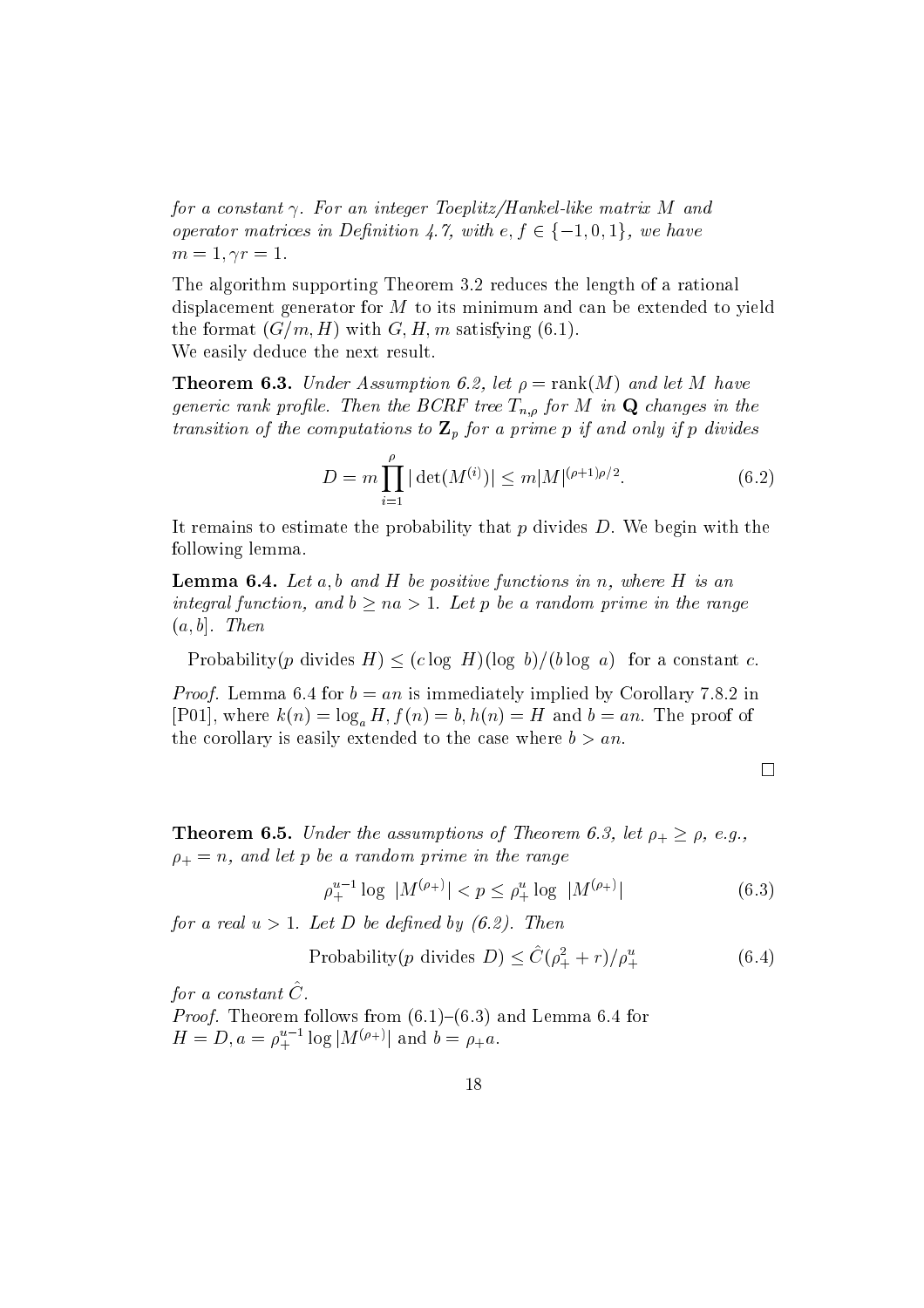$\square$ matrix  $M$  has generic rank profile. If  $M$  is nonsingular, we simply apply Theorem 6.5 for  $p_{+} = p = n$  and M replaced by M M or MM. Otherwise we use randomized preconditioning in Theorem 5.10 for the set S in  $(5.6)$  and then apply Theorem 6.5 to the matrix M replaced by  $\tilde{M} = UML$  and p satisfying

$$
p > a > 2\left\lceil \frac{n^2}{2\delta} \right\rceil + 1 \ge \left( \frac{n^2}{\delta} \right) + 3. \tag{6.5}
$$

Under  $(6.5)$  reduction modulo p does not changes the set S in  $(5.6)$ , which thus retains all its  $2\left[n^2/(2\delta)\right] + 1$  distinct elements. Then, by combining the above comments, the results of Section 5, and Theorem 6.5, we obtain the next randomized bit cost estimates. They are of Monte-Carlo type, that is, they do not cover the cost of verifying correctness of the output.

Theorem 6.6. Under Assumption 6.2, let M be nonsingular. Let p be a random prime in the range (6.3) for  $\rho_+ = n \geq r$  and M replaced by  $M^+M$ (or  $M^{T}M$ ). Then the BCRF tree  $T(M^{T}M)$  (or  $T(M^{T}M)$ , respectively) changes in the transition to computations in the field  $\mathbf{Z}_p$  with a probability of at most  $\mathcal{C}n^-$  and  $\sigma$  constant  $\mathcal{C}$ ; this probability is at most  $\epsilon$  for  $u > 2 + \log_n(C/\epsilon)$ ; in this case the random prime is represented with at most

$$
d_0 = \left\lceil \log_n((Cn^3/\epsilon)\log|M|) \right\rceil \tag{6.6}
$$

bits, so  $d_0 = O(\log n)$  if  $\log |M| = O(n)$  and  $\log (1/\epsilon) = O(\log n)$ .

To simplify the estimates, let hereafter

$$
r = O(\rho_+^2). \tag{6.7}
$$

**Theorem 6.7.** Under  $(6.7)$  and Assumption 6.2, let p be a random prime in the range (6.3) for  $\rho_+ \geq \text{rank}(M)$ , for M replaced by  $M = UML$ , for U and L in Theorem 5.10 with S in  $(5.6)$ , and for a satisfying  $(6.5)$ . Then the  $D$ CIT free T (M ) changes in the transition of the computations from  $Q$ to  $\mathbf{z}_p$  with a probability of at most  $\mathfrak{o} + \mathfrak{C} \rho_+^+$  for a constant  $\mathfrak{C}$ . This bound turns into at most  $\delta + \epsilon$  if  $u \geq 2 + \log_{\rho_+}(C/\epsilon)$ . The latter inequality is compatible with  $(6.3), (6.5)$  and  $(5.7)$  if

$$
\epsilon \le (C\rho_+ \delta \log |\tilde{M}|)/(n^2 + 3\delta) \le C\rho_+ \delta n^{-2} \log (n^6 |M|/(4\delta^2)). \tag{6.8}
$$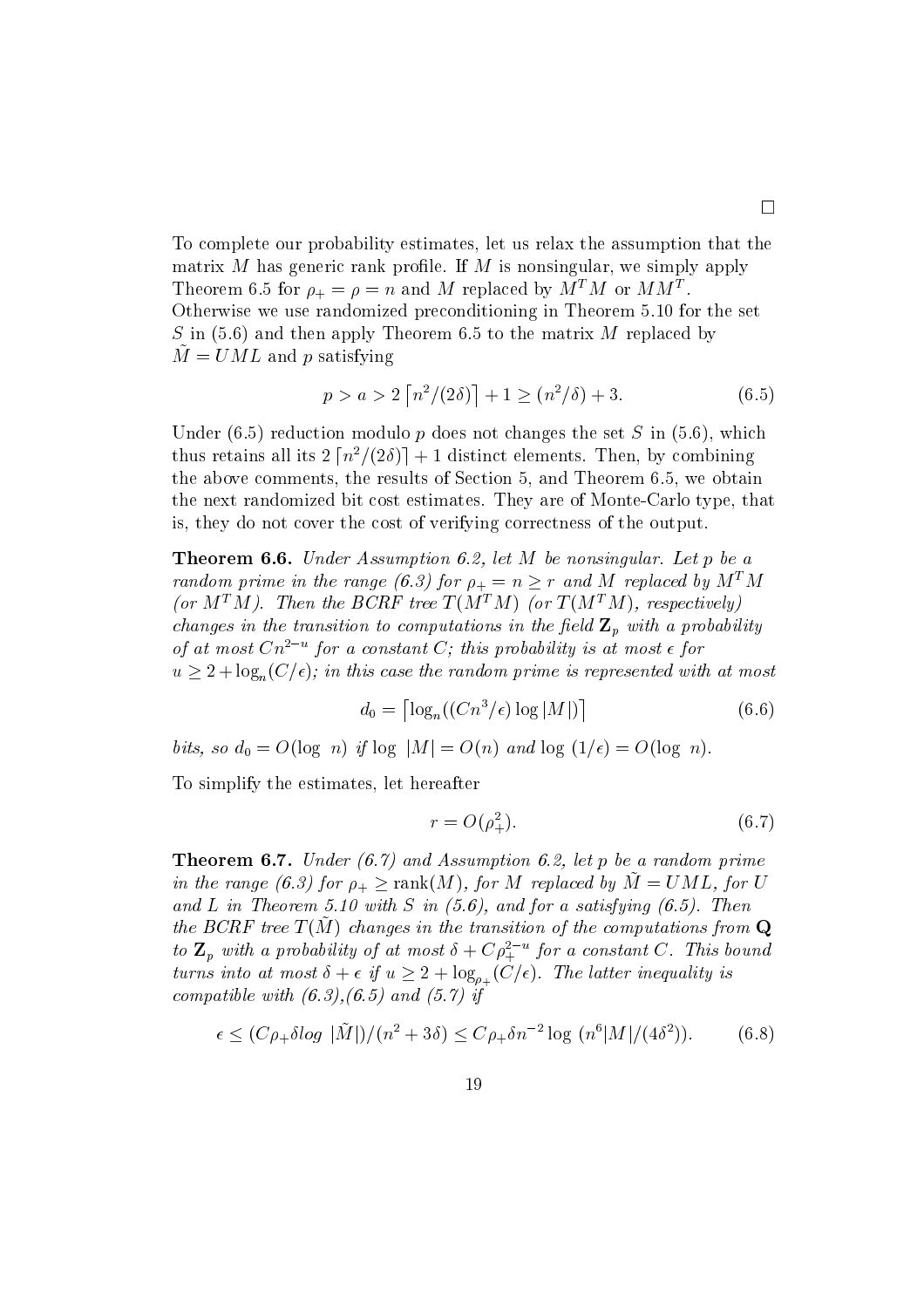The computations defined by the BCRF tree require  $2n - 2$  parameters in the range (5.6) represented with a total of  $(2n-2)\log(1+\lceil n^2/(2\delta)\rceil)$  bits besides a random prime  $p$  in the range  $(6.3)$  represented with at most

$$
d_1 = \left[ \log((C\rho_+^2/\epsilon) \log (n^6|M|/(4\delta^2))) \right] \tag{6.9}
$$

bits.

#### 7Randomized bit complexity estimates

Due to the preceding section, we may confidently choose a random prime  $p$ in a proper range and then perform Algorithms  $5.4{\text -}5.9$  modulo p. This enables us to compute the rank  $\rho$  of M and a vector from its bull space, to test consistency of a linear system  $Mx = b$ , and to compute modulo p a nonsingular submatrix  $M^{\vee\vee}$  of the maximum size  $\rho \times \rho$  in a preconditioned matrix  $\tilde{M} = UML$ , together with its inverse  $(M^{(\rho)})^{-1}$  modulo p. In all cases, we control the error probability and yield optimal bit complexity bounds (up to polylogarithmic factors). Next, we specify these bounds. The preconditioning and the computation modulo  $p$  of the BCRF tree  $T(M)$  are performed with the precision of  $\lceil \log\,p \rceil$  bits, where  $\log\,p \leq d_1$  in (6.9). If  $\log |M| = O(n)$ ,  $\log (1/\delta) = O(\log n)$ ,  $\log (1/\epsilon) = O(\log n)$ , then  $a_1 = O(\log n)$  in (6.9) and  $\epsilon = O((\rho_+ \delta \log n)/n^2)$  in (6.8). By combining Theorems 4.11 and 6.7 with Algorithms 5.5 and 5.9, we deduce the next corollary.

**Corollary 7.1.** Suppose Assumption 6.2 holds. Let  $\mu(d)$  be defined in (2.1) and  $m(n)$  in (2.2). Let  $\rho_+ \geq \text{rank}(M)$ . Let positive  $\delta$  and  $\epsilon$  satisfy (6.8). Then

a) it is sufficient to generate a prime p in the range  $(6.3)$  represented with dom bits for domination for the performance of the performance in addition to perform the contract of the performance of the performance of the performance of the performance of the performance of the performance of the pe

 $O((r^{-}m(n)\log~n)\mu(a_0))$  bit operations in order to test with an error probability of at most  $\epsilon$  if the input matrix is singular;

b) it is sufficient to generate  $d_1 + 1 + (2n-2) \log \left\lfloor \frac{n^2}{2\delta} \right\rfloor$  random bits for distribution to perform the performance of  $\alpha$  and in addition to perform the performance of  $\alpha$ 

$$
\beta_0 = O((m(n) + rm(\rho) \log \rho) r \mu(d_1) \log(1/\epsilon)) \tag{7.1}
$$

bit operations to compute  $\rho = \text{rank}(M)$  with an error probability of at most  $\delta + \epsilon$  and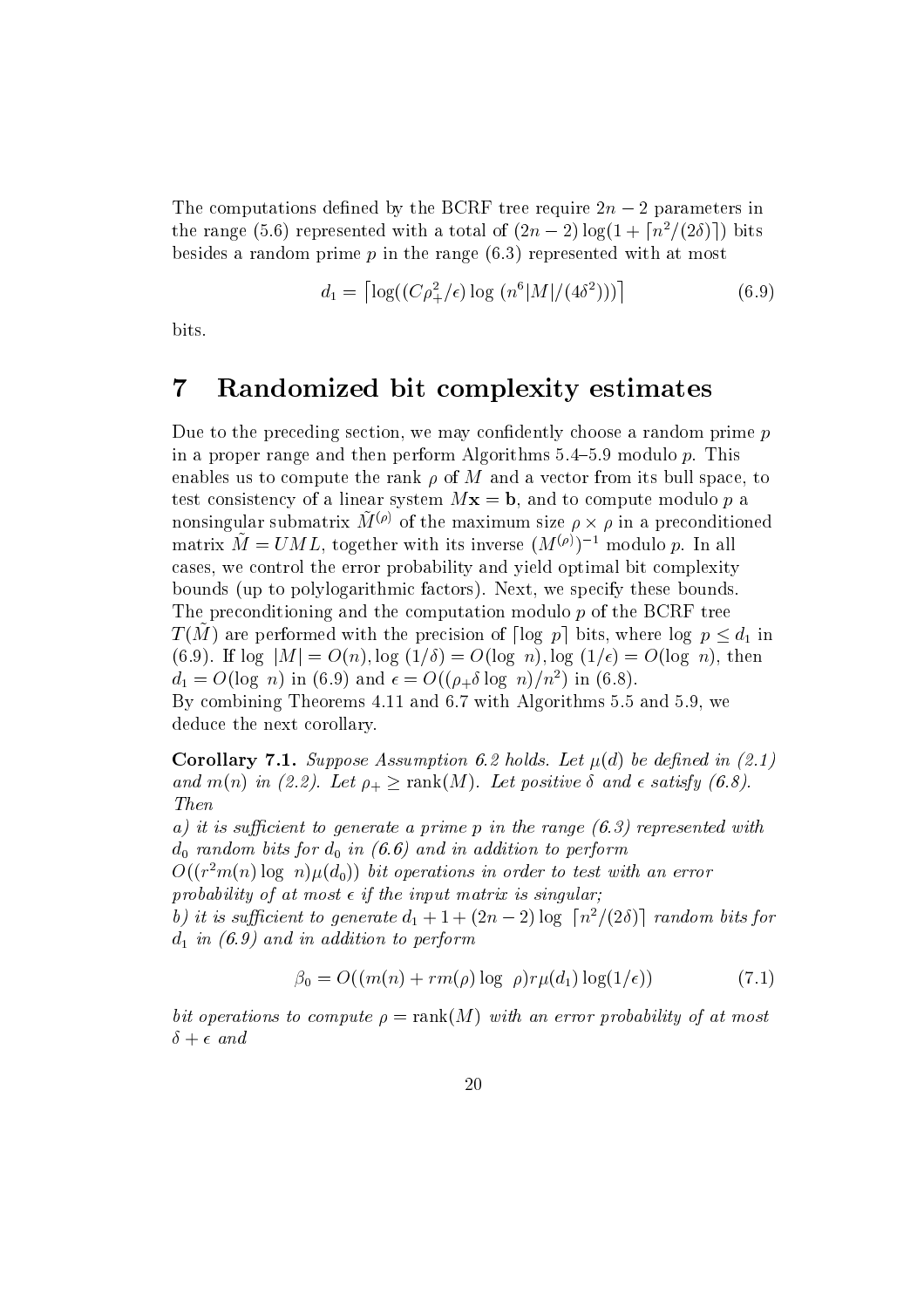c) the bit cost and error probability bounds of parts a) and b) apply to computing modulo p shortest displacement generators for all nodes in the BURF tree for the matrix  $M^{\vee\vee}$ , where  $\rho = n$ ,  $M = M^{\vee}M$  or  $M = M M^{\vee}$  in part a) and  $\rho \leq n$ ,  $\tilde{M} = UML$  in part b).

The output of part c) is not our final goal. At the end of this section it is used as a basis for  $p$ -adic lifting. On the contrary, parts a) and b) supply randomized cost bounds for the properties of M independent of the choice of random p.

 $N_{\rm CAL}$ , based on the BORF of M, we probabilistically test another  $p$ -independent property, that is, the consistency of the linear systems

$$
\tilde{M}y = Ub
$$
 and  $MLy = b$ ,

which are equivalent to the system  $Mx = b$  for  $x = Ly$ . Transition from  $MLy = b$  to  $MLy - b \mod p = 0$  for a random p in  $(a, b]$  may cause erroneous labeling of the system inconsistent with a probability of at most  $P(a, b) = n/(\phi(b) - \phi(a))$ , where the numerator n corresponds to the n equations in the system and where  $\phi(x)$  is Euler's totient function,  $c_{-} \leq (\phi(x) \log x)/x \leq c_{+}$  for two constants  $c_{-}$  and  $c_{+}$ , so

$$
P(a,b) \leq cnd_1 2^{-d_1} \quad \text{for } d_1 \text{ in (6.9) and a constant } c. \tag{7.2}
$$

Corollary 7.2. The randomized asymptotic bound on the bit cost in Corollary 7.1b) also applies to computing modulo p the solution vector  $\mathbf{x} = \mathbf{x}^{(\rho)}$  to the linear system  $M\mathbf{x} = \mathbf{b}$  or detecting its inconsistency. Versus Corollary 7.1, the bound on the error probability in claiming the system inconsistent grows by at most  $P(a, b)$  for  $P(a, b)$  in (7.2).

Remark 7.3. Typical ly, we only have the upper bound + <sup>=</sup> <sup>n</sup> on  $\rho = \text{rank}(M)$  until we compute  $\rho$ . We may, however, compute  $\rho$ probabilistically in an iterative search process that begins with applying Corollary 7.1b) (based on Algorithm 5.5) for a smaller candidate value  $\rho_+ = \rho_+^{\circ\circ}$  and then  $+$  and then recursively repeats this step with doubling  $\mu_{\rm T}$  with doubling  $\mu_{\rm T}$  $\begin{array}{ccc} \n\mathbf{r} & \mathbf{r} & \mathbf{r} \\
\mathbf{r} & \mathbf{r} & \mathbf{r} \\
\mathbf{r} & \mathbf{r} & \mathbf{r}\n\end{array}$ operation cost bound increases by at most the factor of  $\beta = \log (2\rho/\rho_+^{<sup>o</sup>})$ , material contracts and contracts are all the contracts of the contracts of the contracts of the contracts of the contracts of the contracts of the contracts of the contracts of the contracts of the contracts of the contrac denoting the number of recursive steps, whereas the number of random bits is bounded by  $(2n-2)\log\left\lceil \frac{n^2}{2\delta}\right\rceil + d_2$  for

$$
d_2 = \left\lceil \log \left( \left( C \rho^{0.5 \log (2\rho)} / \epsilon \right) \log \left( n^6 |M| / (4\delta^2) \right) \right) \right\rceil \tag{7.3}
$$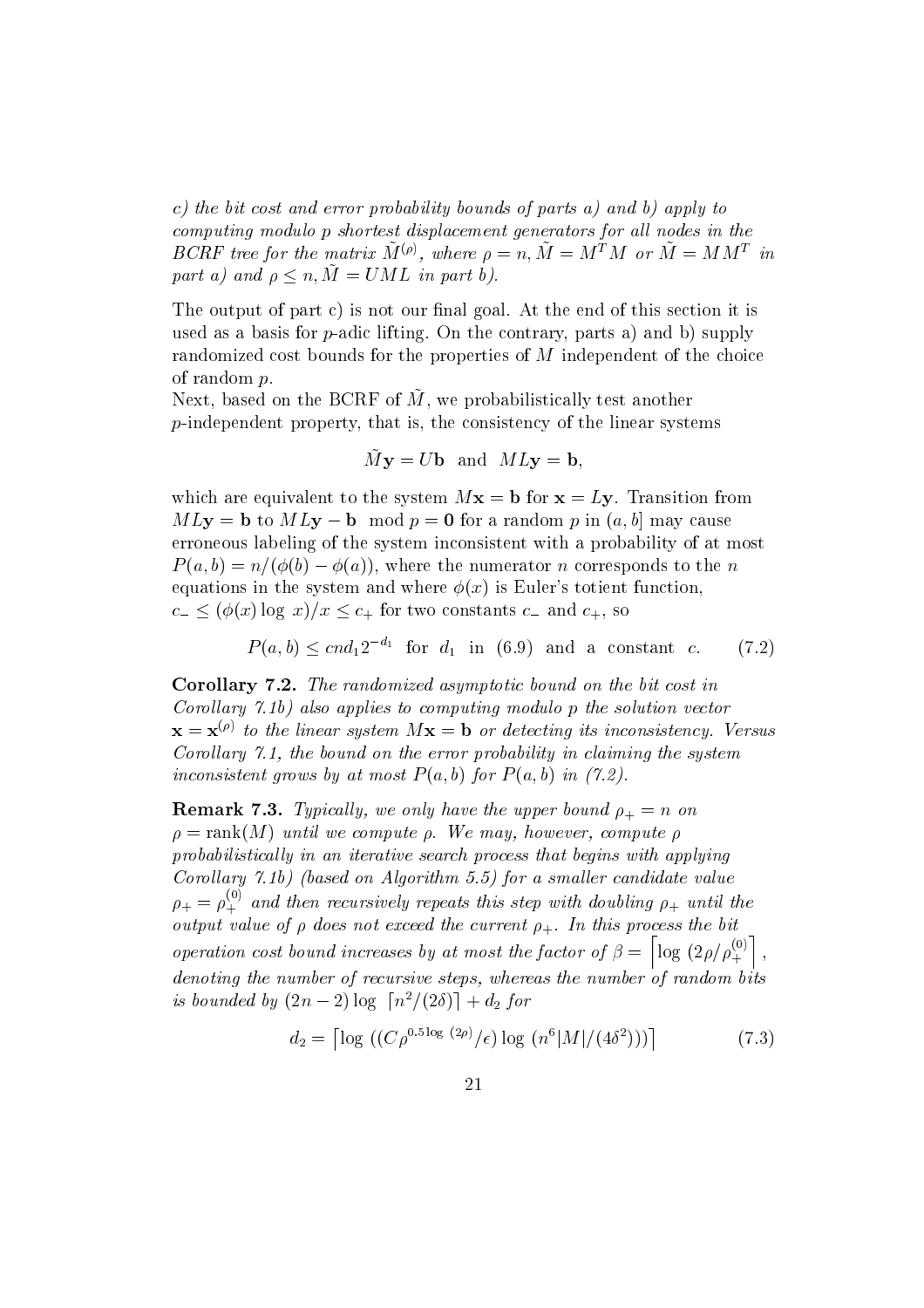(  $a_2$  equals  $a_1$  for  $\rho^+_+ = \rho^{+ \circ - \circ + \circ}$  ). Instead of computing a single random prime in the range (6.3) for + <sup>=</sup> n, the adaptive process computes  primes in the range (6.3) for  $\rho_{\perp}^{\circ\circ} = \rho_{\perp}^{\circ\circ}$  $\zeta_+^0 = \rho_+^{0.02} i < 2\rho, i$ +

Based on Corollary 7.1c), we compute the matrix  $Q_{\rho} = (\tilde{M}^{(\rho)}) \mod \rho$ . Then application of Hensel's lifting Algorithm 3.1 in Part I with M replaced by  $M^{\vee \nu}$ , **b** by  $D^{\vee \nu}$ , and Q by  $Q_{\rho}$  produces a solution **x** to the linear system  $Mx = b$  (see Algorithm 5.9). Likewise, we compute a nontrivial vector in the null space of  $M$  (see Algorithm 5.8). By applying the latter algorithm l times for  $l \leq n - \rho$ , we compute l linearly independent vectors in the null space. For  $l = n - \rho$ , they form a basis in the null space (see Algorithm 5.7) ). By checking if  $S(\tilde{M}, \tilde{M}^{(\rho)})$  is the null matrix, we verify that indeed  $\rho = \text{rank}(M)$ . Let us summarize the bit cost estimates.

**Theorem 7.4.** Under the assumptions of Corollaries 7.1 and 7.2, their randomized cost bounds can be extended to the problems of a) solving a consistent linear system  $Mx = b$  for b satisfying the weak bound  $\log |\mathbf{b}| = O(n \log |M|)$ , and

b) computing h linearly independent vectors in the null space of  $M$  for  $h \le n - \rho$  (the vectors form a basis for the null space if  $h = n - \rho$ ); the extension does not change the bounds on the number of random bits and the error probability, whereas the bit operation bound bound bound bound bound bound bound bound bound bound bound bound bound bound bound bound bound bound bound bound bound bound bound bound bound bound bound bound bound bo

 $\beta_1 = O(r \rho m(\rho) \log(n|M|/\delta)\mu(\log p)/\log p)$ 

for part a), and by

$$
\beta_2 = O(r \; h\rho \; m(\rho) \; \log(n|M|/\delta)) \mu(\log \; p)/\log \; p),
$$

for part b), where  $\mu(d)$  is defined in (2.1),  $m(n)$  is in (2.2), and p is a random prime in the range  $(6.3)$  (as in Theorem 6.7). The cost bounds do not cover correctness verification. If

 $\log |M| = O(n)$ ,  $\log (1/\delta) = O(\log n)$ ,  $\log (1/\epsilon) = O(\log n)$ , then log p  $\alpha$  is a positive point of  $\alpha$ 

$$
\beta_1 = O(\rho r m(\rho) \mu(\log n)),
$$
  

$$
\beta_2 = O(\rho h m(\rho) \mu(\log n)).
$$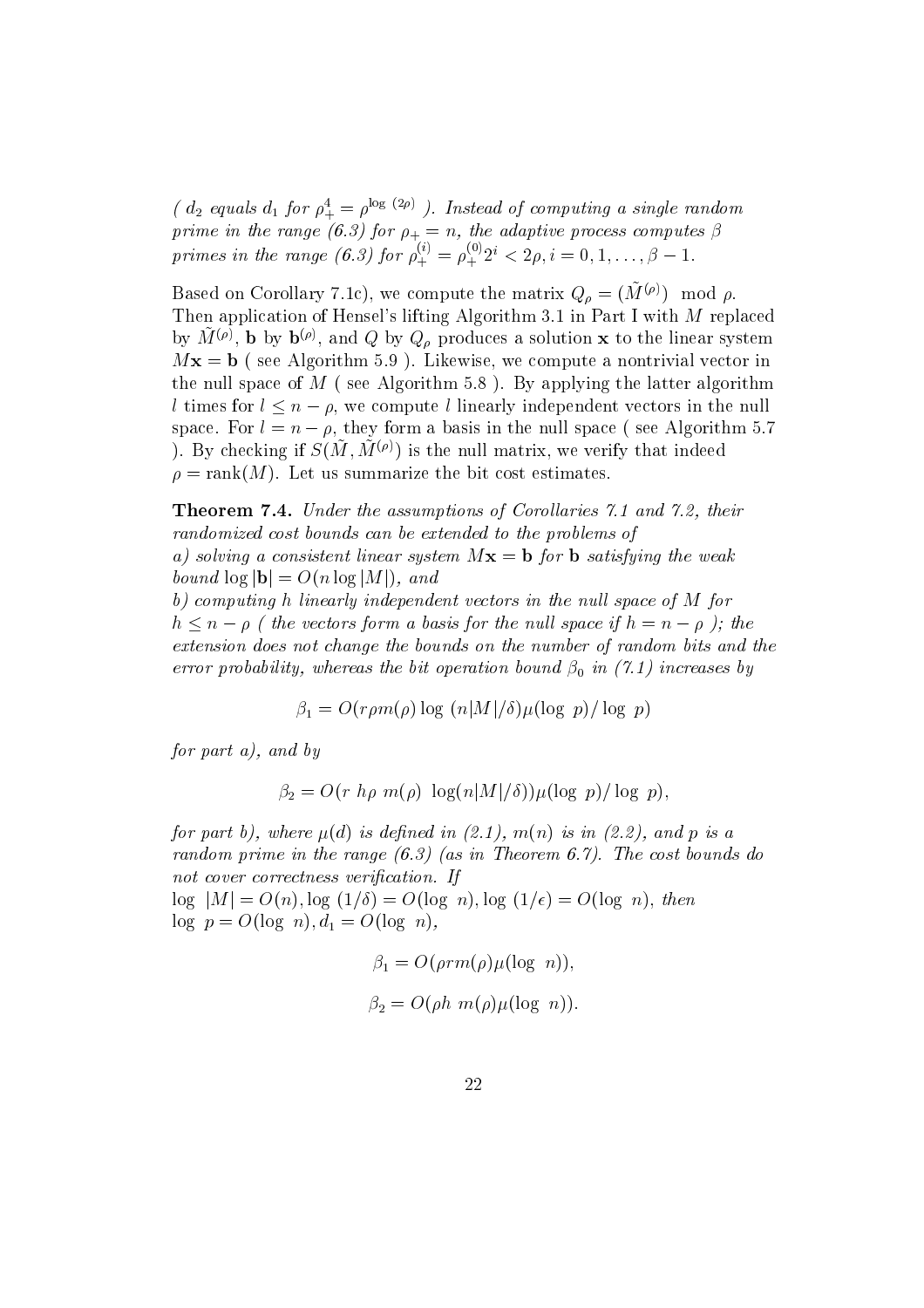#### 8Extension to yielding rational output

The BCRF can be recomputed modulo sufficiently many random primes, and then the output values of Algorithms  $5.4{\text -}5.9$  as well as other values produced by the BCRF (e.g.,  $det(M^{(\rho)})$  equal to the product of all nonzero diagonal entries in the BCRF) can be recovered by means of Chinese remaindering. This requires an extra factor of roughly n  $log|M|$  random bits. We may alternatively stay with a single random prime by applying Hensel's lifting in Part I, wherever the goal is the inversion of a matrix whose inverse modulo  $p$  has already been computed. The bit cost bounds in Part I apply. By lifting the entire BCRF, we obtain  $\det(M)$  and then the integer matrix  $adj(M) = M^{-1} det(M)$ , thus avoiding the rational number reconstruction. The bit cost of computing the entire BCRF in this way has been estimated in [P00]. It is slightly (by a logarithmic factor) higher than the bit cost in our Part I for inverting a nonsingular Toeplitz/Hankel-like matrix (including both lifting and recovery).

## References

- [ABM99] J. Abbott, M. Bronstein, T. Mulders. Fast Deterministic Computations of the Determinants of Dense Matrices, Proc. of International Symposium on symbolic and Algebraic Computation (ISAAC '99), 197-204, ACM Press, New York, 1999.
- [BA80] R. R. Bitmead, B. D. O. Anderson, Asymptotically Fast Solution of Toeplitz and Related Systems of Linear Equations, Linear Algebra and Its Applications,  $34$ , 103-116, 1980.
- [BGY80] R. P. Brent, F. G. Gustavson, D. Y. Y. Yun, Fast Solution of Toeplitz Systems of Equations and Computation of Pade Approximations, J. Algorithms, 1, 259-295, 1980.
- [BP94] D. Bini and V. Y. Pan, Polynomial and Matrix Computations, v. 1: Fundamental Algorithms, Birkhauser, Boston, 1994.
- [CFG99] G. Cooperman, S. Feisel, J. von zur Gathen, G. Havas, GCD of Many Integers, Computing and Combinatorics, Lecture Notes in  $Computer Science, 1627, 310-317, Springer, Berlin, 1999.$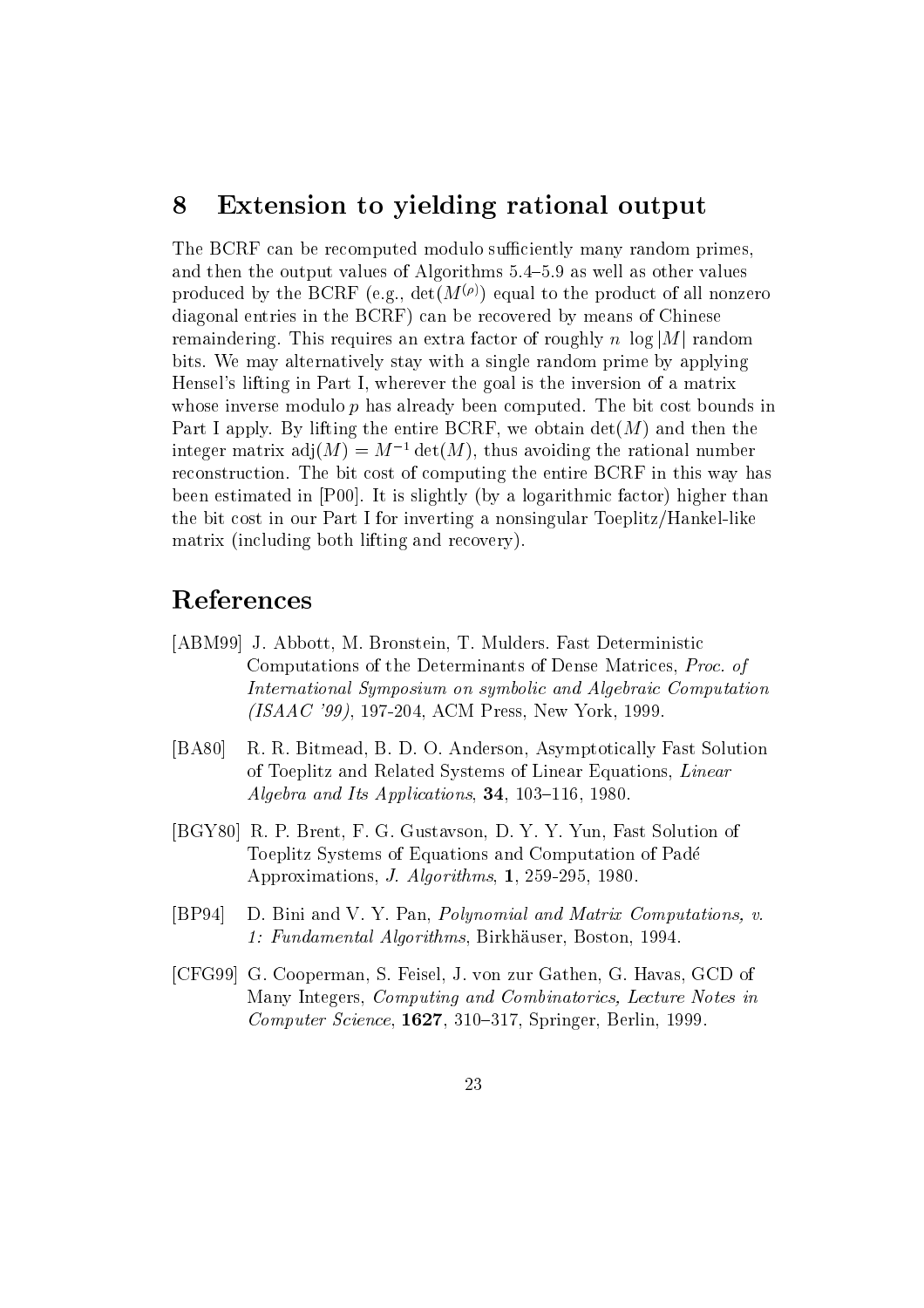- [CK91] D.G. Cantor, E. Kaltofen, On Fast Multiplication of Polynomials over Arbitrary Rings, Acta Informatica, 28(7), 697-701,1991.
- [D82] J. D. Dixon, Exact Solution of Linear Equations Using p-adic Expansions, Numerische. Math.,  $40$ , 137–141, 1982.
- [EGV00] W. Eberly, M. Giesbrecht, G. Villard, On Computing the Determinant and Smith Form of an Integer Matrix, *Proc.* 41st Annual Symposium on Foundations of Computer Science  $(FOCS'2000)$ , 675–685, IEEE Computer Society Press, Los Alamitos, California,2000.
- [GL96] G. H. Golub, C. F. Van Loan, Matrix Computations, Johns Hopkins University Press, Baltimore, Maryland, 1996.
- [GG99] J. von zur Gathen, J. Gerhard, Modern Computer Algebra, Cambridge University Press, Cambridge, UK,1999.
- [K95] E. Kaltofen, Analysis of Coppersmith's Block Wiedemann Algorithm for the Parallel Solution of Sparse Linear Systems, Math. Comput., 62 (210), 777-806, 1995.
- [KS91] E. Kaltofen, B. D. Saunders, On Wiedemann's Method for Solving Sparse Linear Systems, Proceedings of AAECC-5, Lecture Notes in Computer Science,  $536$ ,  $29-38$ , Springer, Berlin, 1991.
- [KS99] T. Kailath, A. H. Sayed (editors), Fast Reliable Algorithms for Matrices with Structure, SIAM Publications, Philadelphia, 1999.
- [M74] M. Morf, Fast Algorithms for Multivariable Systems, Ph.D. Thesis, Department of Electrical Engineering, Stanford University, Stanford, CA, 1974.
- [M80] M. Morf, Doubling Algorithms for Toeplitz and Related Equations, Proceedings of IEEE International Conference on ASSP, 954-959, IEEE Press, Piscataway, New Jersey, 1980.
- [MC79] R. T. Moenck, J. H. Carter, Approximate Algorithms to Derive Exact Solutions to Systems of Linear Equations, Proceedings of  $EUROSAM$ , Lecture Notes in Computer Science,  $72, 63-73$ , Springer, Berlin, 1979.